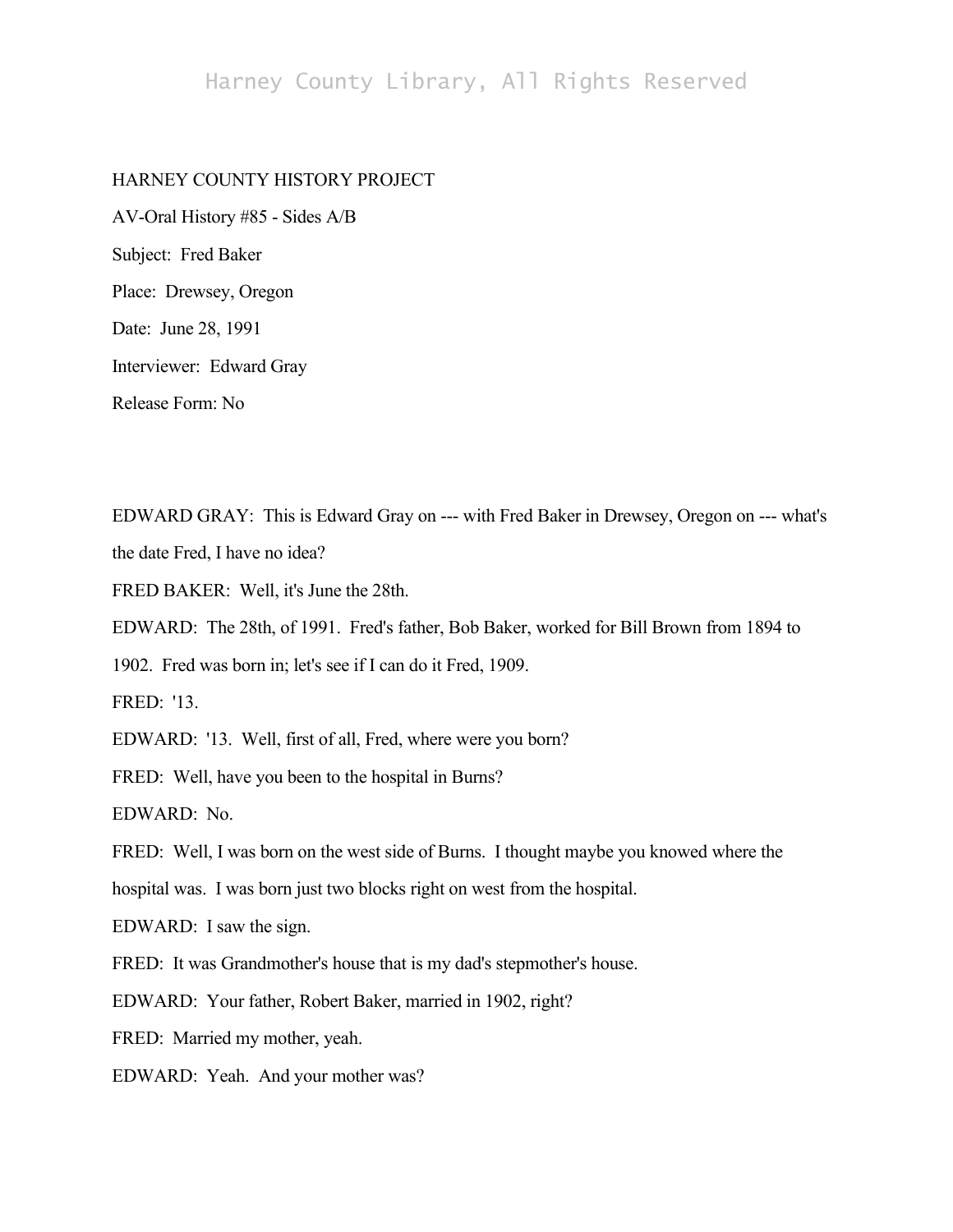FRED: Teresa Merritt.

EDWARD: Merritt, okay. I got all that information. What I want to do, Fred, if it's all right, is to talk about specifically what your father said about Bill Brown, and the things that you recall that he said to you. For example, not Tin Gibson --- Charlie Parrish, did he ever mention ---

FRED: Yeah.

EDWARD: What do you recall about Charlie Parrish?

FRED: Well, I never knowed Charlie Parrish. He was working there for Bill when my dad come there and went to work for Bill. He was just a kid when he was working there. So, I couldn't tell you anything about the man.

EDWARD: He was a kid, is right.

FRED: Yeah, he was 18, 19 years old, I think. Well, my dad was only 19, I guess, when he took over the buckaroo outfit there at Bill's.

EDWARD: Did your father say why Bill Brown got into the horse business?

FRED: Well, he seen a, he figured he seen a place where you could make a little money, and he bought out nine outfits over there, brands and all.

EDWARD: The whole iron?

FRED: The whole "shaboodle". And that's how my dad --- my dad had been down to Summer Lake working for a guy, helping him put his cattle in, branding the calves. He come back through there and old Bill says, "If you'll work for me," he says --- well, Papa told him he was coming to Burns, was going to put in a few days, like a hog wild kid does. Old Bill says, "If you'll go to work for me," he says, "and we'll brand these colts up, these horses," then he says, "I'll take you to Burns on my time." So, my dad, that is when he come back, why Bill put him on as buckaroo boss.

EDWARD: Did, he was coming from ---

FRED: From Summer Lake.

EDWARD: --- Summer Lake, and just happened to meet up with Bill Brown?

FRED: Well, he come through Lost Creek there, that's the way you come horseback. And Bill was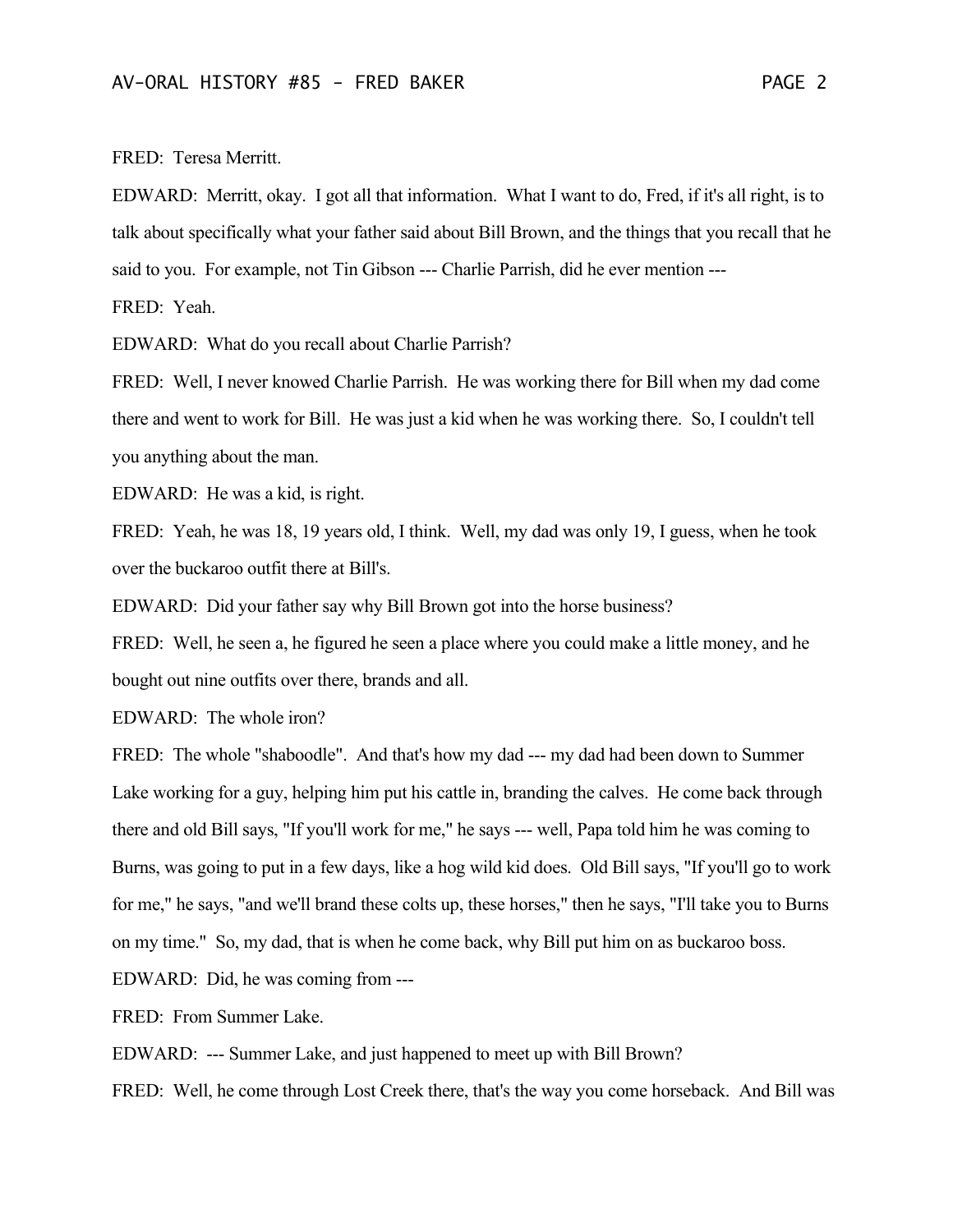--- and this Parrish was there, and another --- Morgan, not Morgan --- well some other kid. Anyway they was working for Bill there, trying to get them horses together.

EDWARD: Did your father, Fred Baker --- Fred, excuse me --- Bob

---

FRED: Bob.

EDWARD: --- ever mention if he got paid anything, or how he lived?

FRED: My dad?

EDWARD: Yeah.

FRED: He got \$70.00 a month there for being buckaroo boss.

EDWARD: \$70.00 a month in 1894?

FRED: The others, just the common riders got \$30.00. The bronco fighters got \$40.00, and my dad got \$70.00.

EDWARD: What's a bronco fighter?

FRED: Well, break the horses.

EDWARD: Oh, okay.

FRED: Ride the rough ---

EDWARD: Okay. Bill Brown must have been impressed with your father.

FRED: He was until about the time my dad left there. My dad and Bill had a falling out. You see

this Bill Morris, my god he just robbed Bill blind.

EDWARD: Bill Morris?

FRED: And Bill had a black horse, didn't have a white hair on him, and by god Papa found this

horse in this here Moss's outfit. But he had a white star on his forehead.

EDWARD: Now wait a minute, was it a Bill Moss, or a Bill Morris?

FRED: Moss.

EDWARD: Moss.

FRED: Did I ---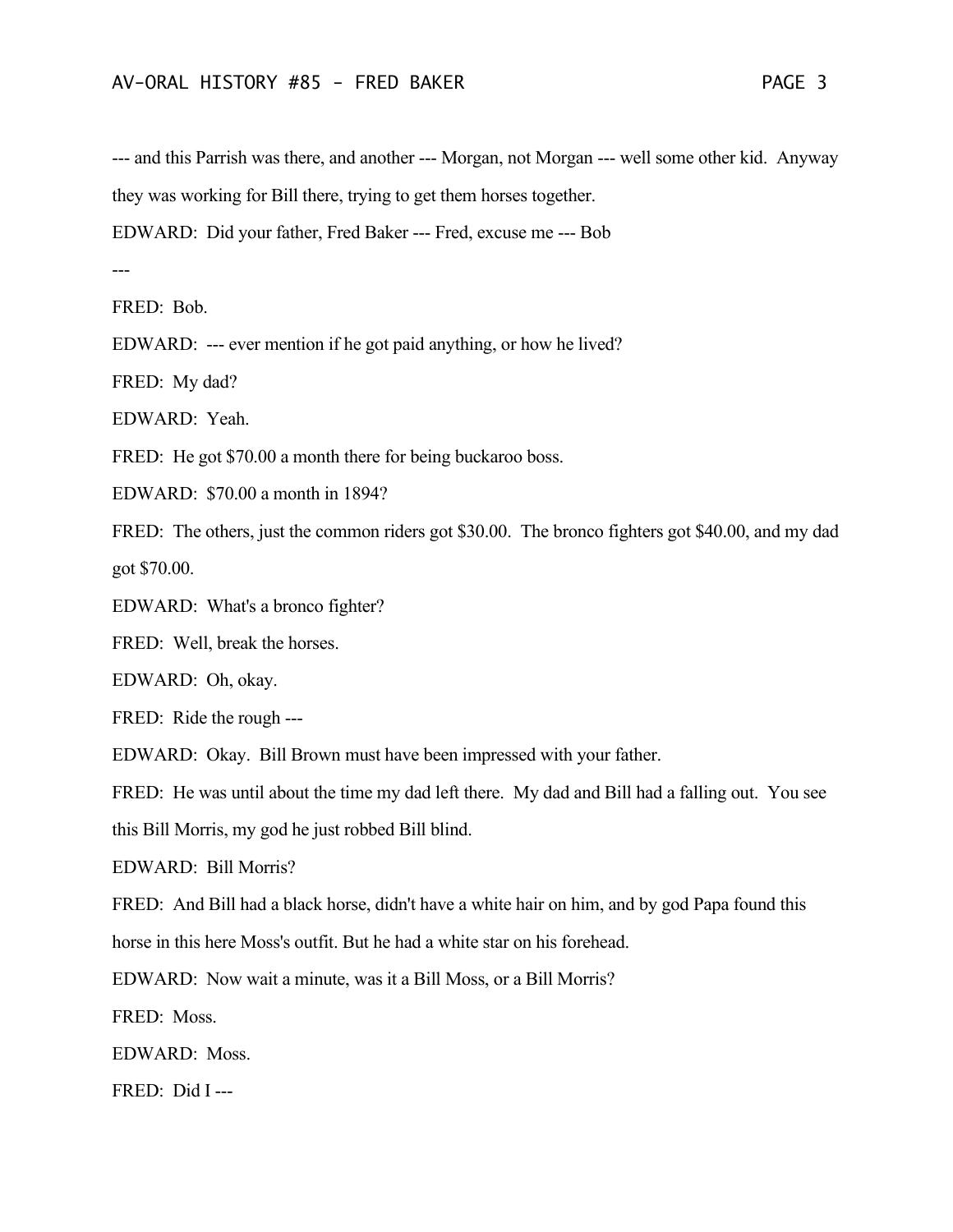EDWARD: Yeah, you said Morris.

FRED: Well, Moss.

EDWARD: Okay, Moss.

FRED: Yeah. But anyway, that horse had a white star on his forehead; he was an entirely black horse. But Moss had hot potatoed him. Now, everybody wants to know what you mean by hot potato. You take a real hot potato and put it on there and it blisters, and then it will come in white. EDWARD: You told me that in a letter.

FRED: Yeah. And by god old Bill wouldn't get on the stand and say that was his horse. All he'd say, he didn't know. Well, god dam all the buckaroos, eight or ten buckaroos that was working for Bill, knowed the horse. And my dad and Bill sort of --- that's when my dad left there.

EDWARD: Okay, you're exactly right, you know that?

FRED: Well, I'm supposed to be.

EDWARD: Because when I was in Lakeview I went through the court records and it took six years for Bill Brown to get that W. Z. Moss --- he stole a horse in 19--- October 1901. And your father didn't like what Bill --- he didn't back --- Bill didn't do what he was supposed to do.

FRED: Bill wouldn't back my dad on the deal. And by god, well Papa had rode the horse for six, seven years, absolutely knowed the horse regardless of whether he had a white dot on his forehead or not. And by god Bill wouldn't go on the witness stand and say that was his horse.

EDWARD: He didn't go on it because Moss stole more horses from him.

FRED: Bill had that Horseshoe Bar iron. Why he had all them brands, but by god he had the Horseshoe Bar. Well, my dad just begged him to change other irons, because Bill Moss took out the Horseshoe Triangle. They had a triangle underneath the Horseshoe.

EDWARD: You're exactly right. I've got those in the ---

FRED: Oh you have?

EDWARD: Yeah, the brand records.

FRED: Well, that's what my dad left ... over. By god, Bill wouldn't back him on that deal.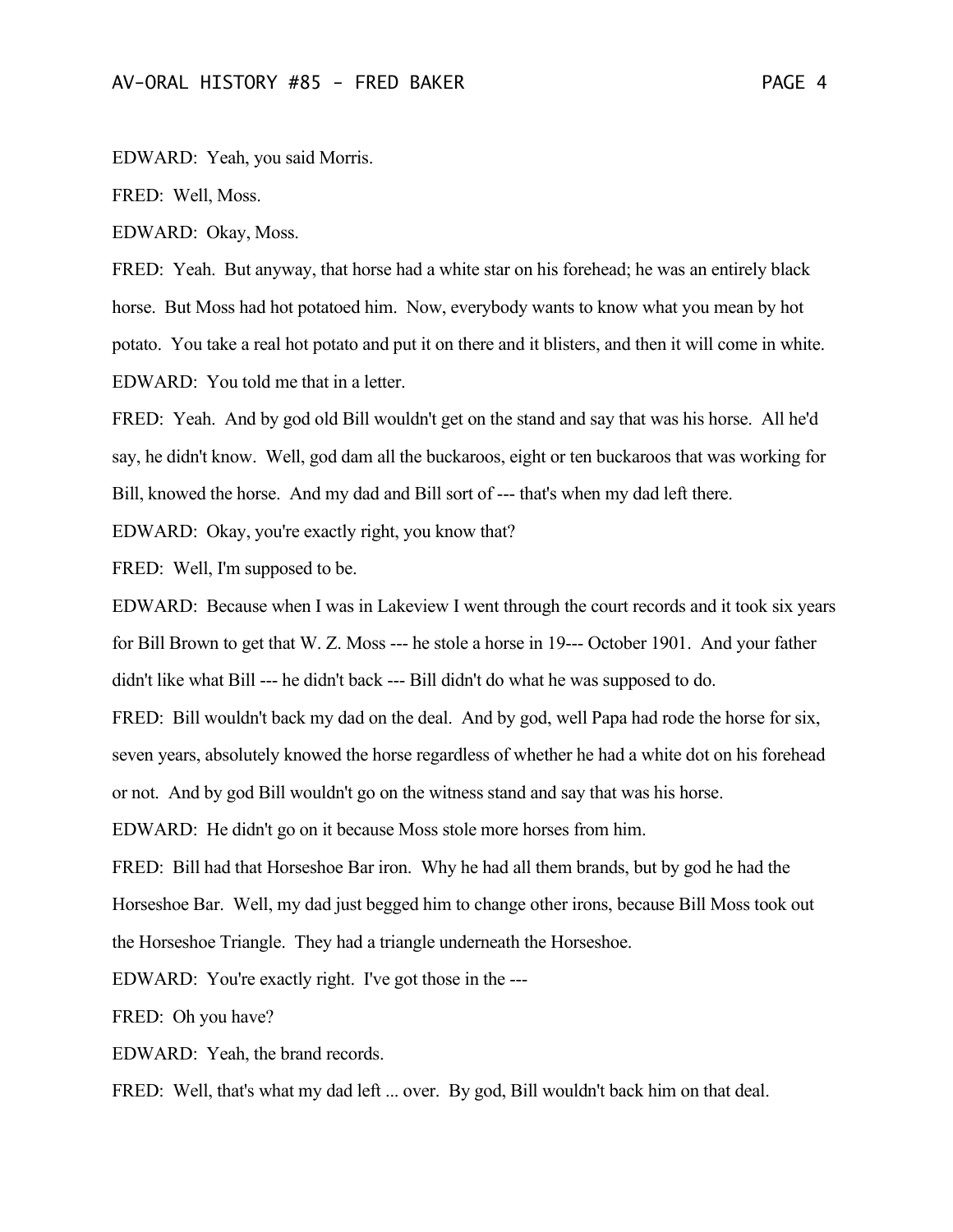EDWARD: For this Moss, for stealing this one horse. He stole more.

FRED: Oh hell, I guess he stole hundreds of them.

EDWARD: Why --- Bill Brown, from what your father's told you, he wasn't much of a horseman, was he?

FRED: No, and he'd unlace his shoes when he rode, on account he was so damned afraid the horse was going to fall or something with him, and he'd hang. He'd unlace his shoes, so by god his shoes would pull off, if he got hung in the stirrup. Yeah, Bill wasn't no horseman at all. Well, at the time --- now I've got a few notes here. They took a bunch of horses, sold them to the army, and they had to deliver them at Vancouver Barracks. And they went to put them on the ferry there at Portland, and by god Bill wouldn't shove his side up, and the god dam ferry broke loose. They lost 40 head of them in the river. That is they got them out, but by god there was 40 head of them horses went in the river.

EDWARD: He --- what kind of a man was your father?

FRED: Well, my dad was a hell of a good boss. That is, I always said if my dad would have got in the army he would have been a general or something. He was --- you might say a leader of men. But god dam he was hard to work for.

EDWARD: People respected him?

FRED: Yeah.

EDWARD: Or maybe he did just as much as they could do? Or maybe because he had --- FRED: Well, he was a hell of a good hand. And out there --- well Bill generally had, or that is my dad had around fifteen men riding for him during the year when they was branding them colts and all. And I've had a lot of people tell me; well, old Tin Gibson worked for my dad the whole time my dad was there. By god, Tin said my dad would mount all them fifteen men --- you'd have to rope the horses out of the cavvy. Never missed a shot. God dam --- well I always wished I could rope a horse a foot like my dad could. God dam he was a good roper.

EDWARD: You know I've talked to Jess Gibson, Tin Gibson's father, you know I've interviewed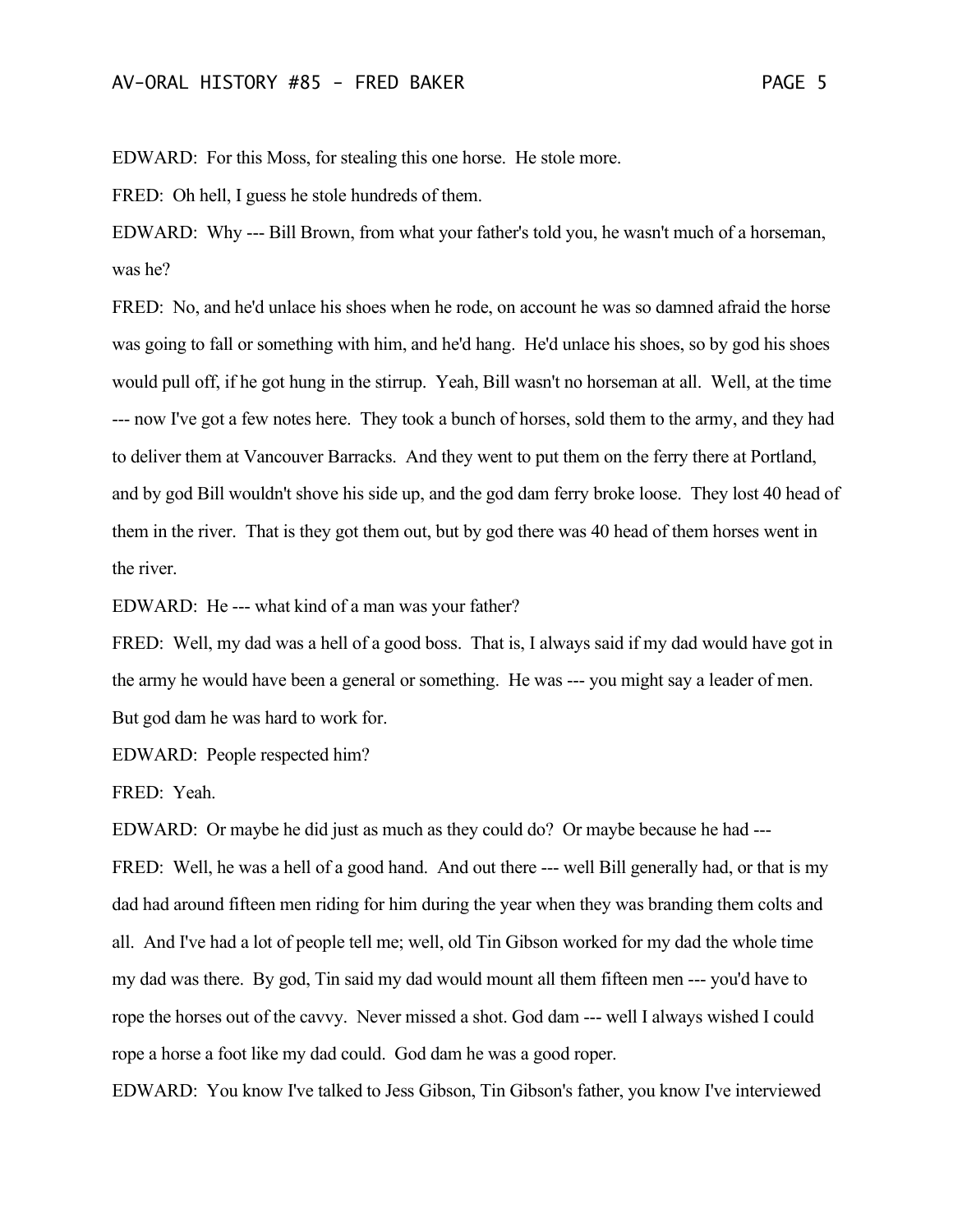him.

FRED: Tin's boy.

EDWARD: Right.

FRED: Did he fill you full of...

EDWARD: Jesse, yeah. A lot of ... there.

FRED: Yeah.

EDWARD: But, he was very accurate on a lot of things, too.

FRED: Yeah.

EDWARD: But he likes to draw out the stories, you know.

FRED: Yes, he did. Yeah, Jess is pretty ---

EDWARD: Yeah, he still does.

FRED: Jess is pretty much...

EDWARD: Your father --- I don't, a couple things I have a tough time understanding. Evidently there were a lot of wild horses out there in that, between Glass Butte and Frederick Buttes let's say.

FRED: Well, there was, but they was all branded horses. That is ---

EDWARD: They were Bill's brand?

FRED: Most all of them were Bill's. There was other people's horses run there too, but they --- But at the time my dad left there why old Bill had something over 7,000 head of horses on the range out there. And just before the World War, that First World War ---

EDWARD: World War I.

FRED: --- by god they built up to, what in the hell, corralled 13,000 head, I think. And he sold a hell of a lot of them to the army during the First World War. Well, that's what broke Bill, after the First War then the price just went to hell on horses. He had all them horses and nothing to do with them.

EDWARD: What would be --- since I just saw Peila branding, and taking the dry cows out, and taking this, you know, putting the steers on one place. Is a horse more wild, or tougher to handle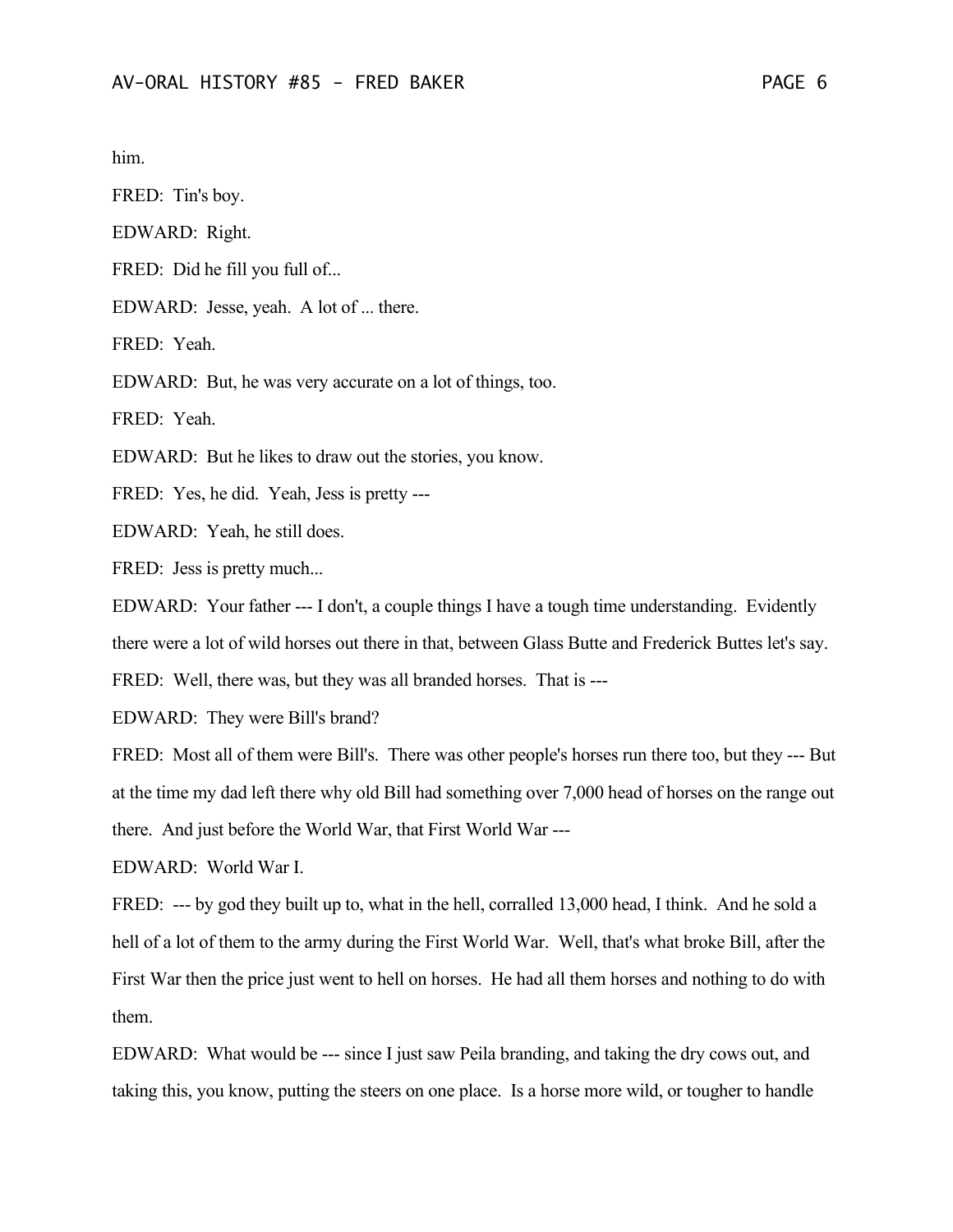### than a cow?

FRED: Well, it is according to how you handled them, and if you knowed what you was doing. And then a lot of them horses wasn't wild, they was --- well, they run on the range. They'd have to run them and get them in a bunch. But that goddamn driving to hell with the man in the lead of them. They're not like these fuzz tails that's left on the range now, the BLM has got.

EDWARD: I saw two of those.

FRED: Yes.

EDWARD: Two --- Wednesday, saw two of them on Wagontire.

FRED: Oh, you seen two.

EDWARD: Yeah.

FRED: But them horses --- and lots of people claim that them brown horses was just fuzz tails, that is people don't know. Well, Bill would go back East, and the Midwest, and buy the best studs he could find. That is thoroughbred and draft horses both. He had a hell of a lot of Percheron horses when my dad left there. And you know a stud horse he'll take a bunch of mares and herd them, keep them to himself. And by god they put them draft horse studs with the draft mares, and saddle horse studs with the saddle mares.

EDWARD: Okay, let's back up a little, Fred, you got to help me out because I ain't no cowboy. FRED: You ain't?

EDWARD: I should be. Well, I would have been killed by now. But --- First of all, when did Bill Brown start gathering horses, do you know?

FRED: To get his horses?

EDWARD: To put his brand on them?

FRED: In ---

EDWARD: About 1892?

FRED: 1893, '92.

EDWARD: '92, '93.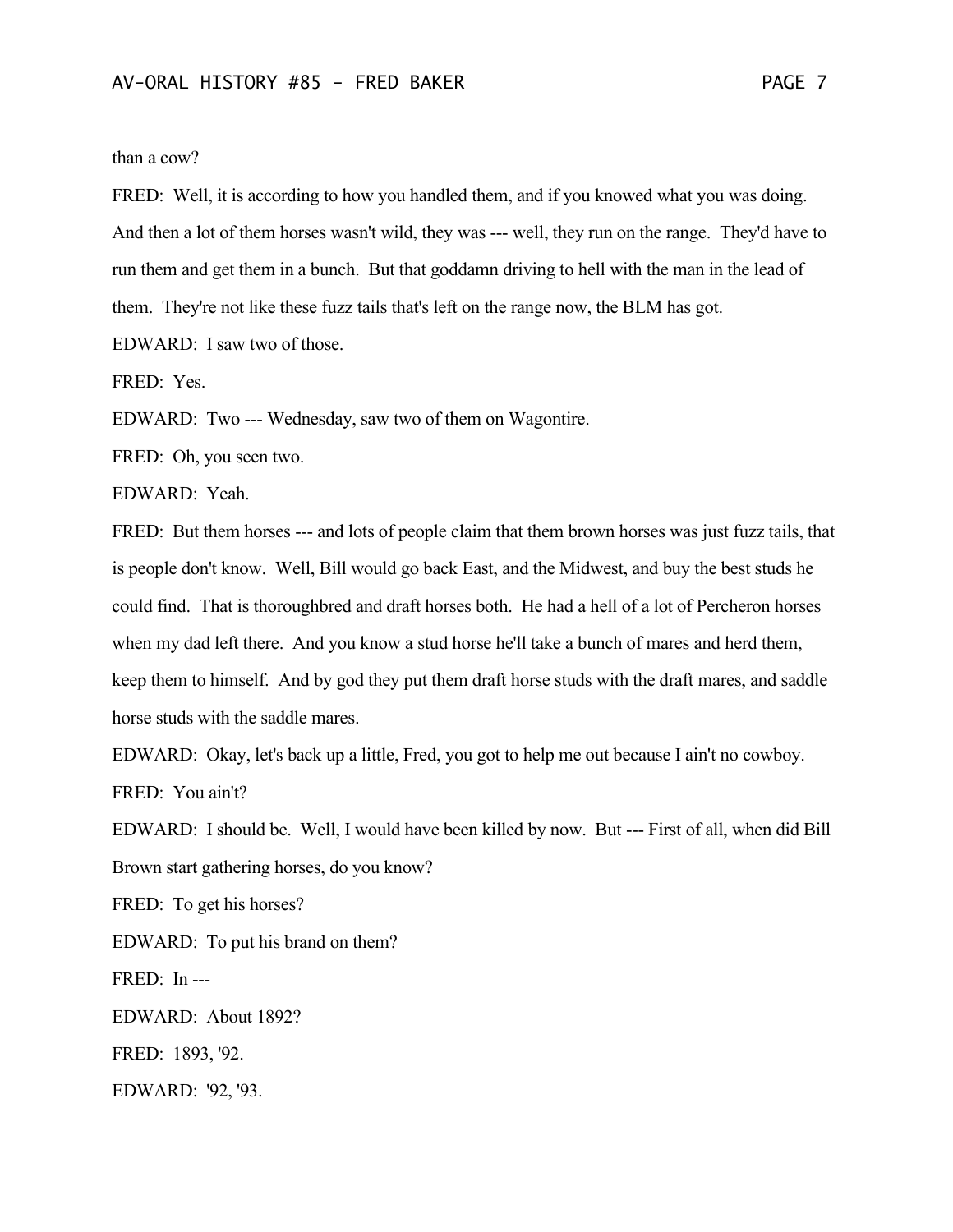FRED: Yeah.

EDWARD: Charlie Parrish was the first ---

FRED: Yeah, he was the first man there; he was just a kid. Well, what he was doing mainly, them horses all had long tails, they hadn't been anything done, had ... Them goddamn boys, old Bill had them running through the chute, well to put the brand on them. Then cutting that witch top off, and them boys was throwing that in the wagon. And old Bill says, "What you saving them for?" Them boys says, "Well that hair is worth money." Bill says, "I ain't got time to fool with it, you boys can have that hair if you want it." And they hauled a wagonload or two of hair and sold it, got pretty good money out of it.

EDWARD: Now was that your dad?

FRED: No, that was Parrish.

EDWARD: Parrish. So about 1892 or '93 ---

FRED: Yeah, that's when Bill bought all them horses.

EDWARD: And his holdings were at Lost Creek.

FRED: The main holdings was.

EDWARD: The main ones.

FRED: And he had the Gap Ranch at that time. And let's see, I guess, he got all that other, the Bixby pasture and all after that. But his main holdings was there at Lost Creek at that time.

EDWARD: So 1894 your father, Robert Baker, shows up, Parrish left. Parrish went to

Hacklemans.

FRED: Yeah, he went to Hacklemans.

EDWARD: Yeah. So, your father shows up and they gather any wild horse on the range they could find, and corral them, right?

FRED: Well, the ones that had --- yeah they gathered all of them. But the ones --- all them horses Bill bought had irons on them, they was bred.

EDWARD: Okay, now just a second. So, he corrals these horses and brands them. But yet he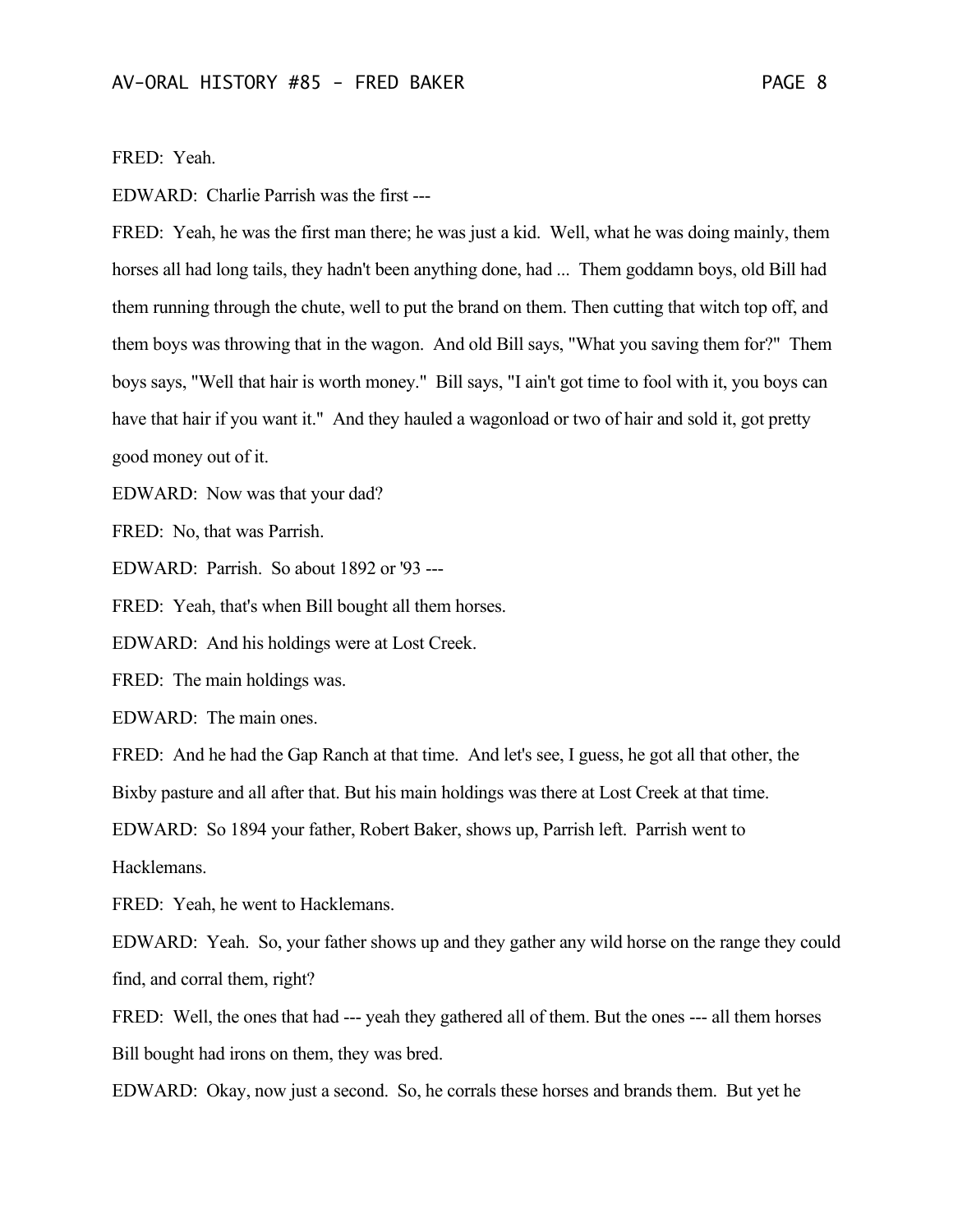bought stallions, or studs. Now ---

FRED: Went back to the Midwest.

EDWARD: We got to get this straight, because this is what your dad told you. Now what kind of stud, male horses did he buy?

FRED: Well, thoroughbreds to put with the saddle horse type. Then he bought mainly Percherons to put with the draft mares.

EDWARD: What kind?

FRED: Percheron.

EDWARD: Percheron. What type of horse is that?

FRED: Well, they was a workhorse type.

EDWARD: Like a --- not like a Clydesdale?

FRED: No, they is nowheres near as big as a Clydesdale, and they ain't got the hairy legs like the --

EDWARD: And he'd buy these male horses, or studs ---

FRED: Yeah.

EDWARD: And they'd have to cut out the mares, the female horses, they'd have to cut them out, wouldn't they, and match them ---

FRED: Well, yeah, they cut them out, that is the draft horse type and the others. And they'd put studs with, oh from 15 to 25 mares. And after the heat that studs claims them, and didn't kick some of them out. Well, then hell there wouldn't be another horse come in. They herd them just like they was their bunch.

EDWARD: Because I was watching the cow's today, and yesterday, part of yesterday, and if you've got a good horse rider they can control those pretty well.

FRED: Yeah.

EDWARD: It looks pretty simple. But they have fence lines too where they can ---

FRED: Yeah.

EDWARD: They don't have that out there.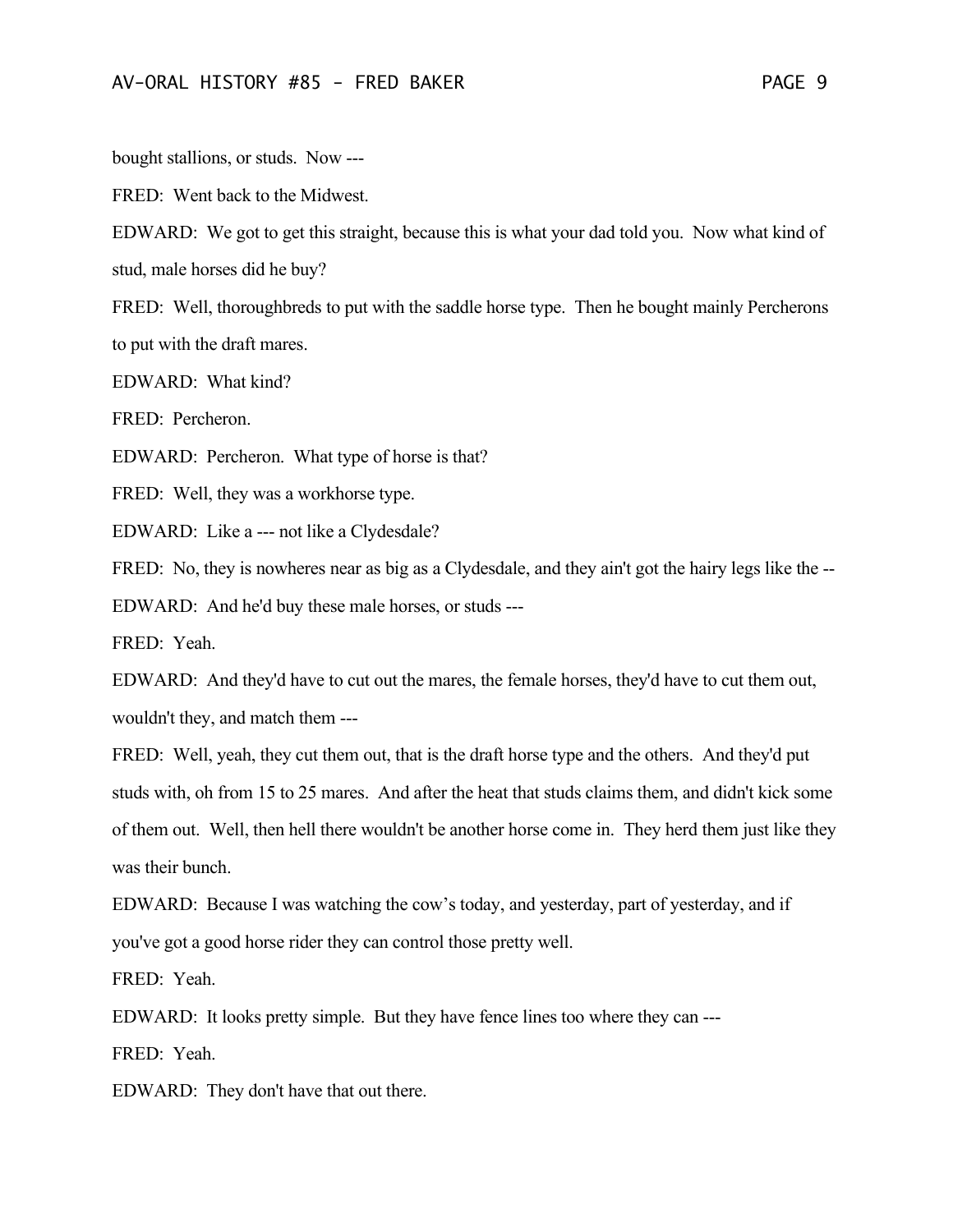FRED: Well, when you've got a bunch of them horses under control, and then a man get in the lead of them, and they'd ... to hell, that is, they'd just fall right in behind the man a horseback and you could take them to hell.

EDWARD: Oh, they would?

FRED: Yeah.

EDWARD: So, you got to lead ---

FRED: Just as soon as you got a bunch under control, why then hell you had them, that is. They had them big corrals at Buck Creek --- I don't know if you would even see where them was at now. The last time I was there you couldn't hardly.

EDWARD: They're gone.

FRED: But they was big, well the last time I was there, there was just a few logs left. But the first time there in the '30's when I went to work for Cecil's, well them corrals, most all of them was standing up yet.

EDWARD: Where were those corrals?

FRED: They was about a mile below ---

EDWARD: Down?

FRED: --- yeah, down the creek from ---

EDWARD: The big white ---

FRED: --- the big white house.

EDWARD: I think they're gone.

FRED: Yeah, they're gone. The last time I was up there why hell it didn't even look familiar.

EDWARD: Did your father; you mentioned that he broke horses too.

FRED: Yeah.

EDWARD: He'd tie up the hind leg, and around the neck, and run around the corral until this guy said I give up, and whatever. Where did they do that at?

FRED: Well, they done it in the wintertime. A lot of times my dad had --- well, especially after my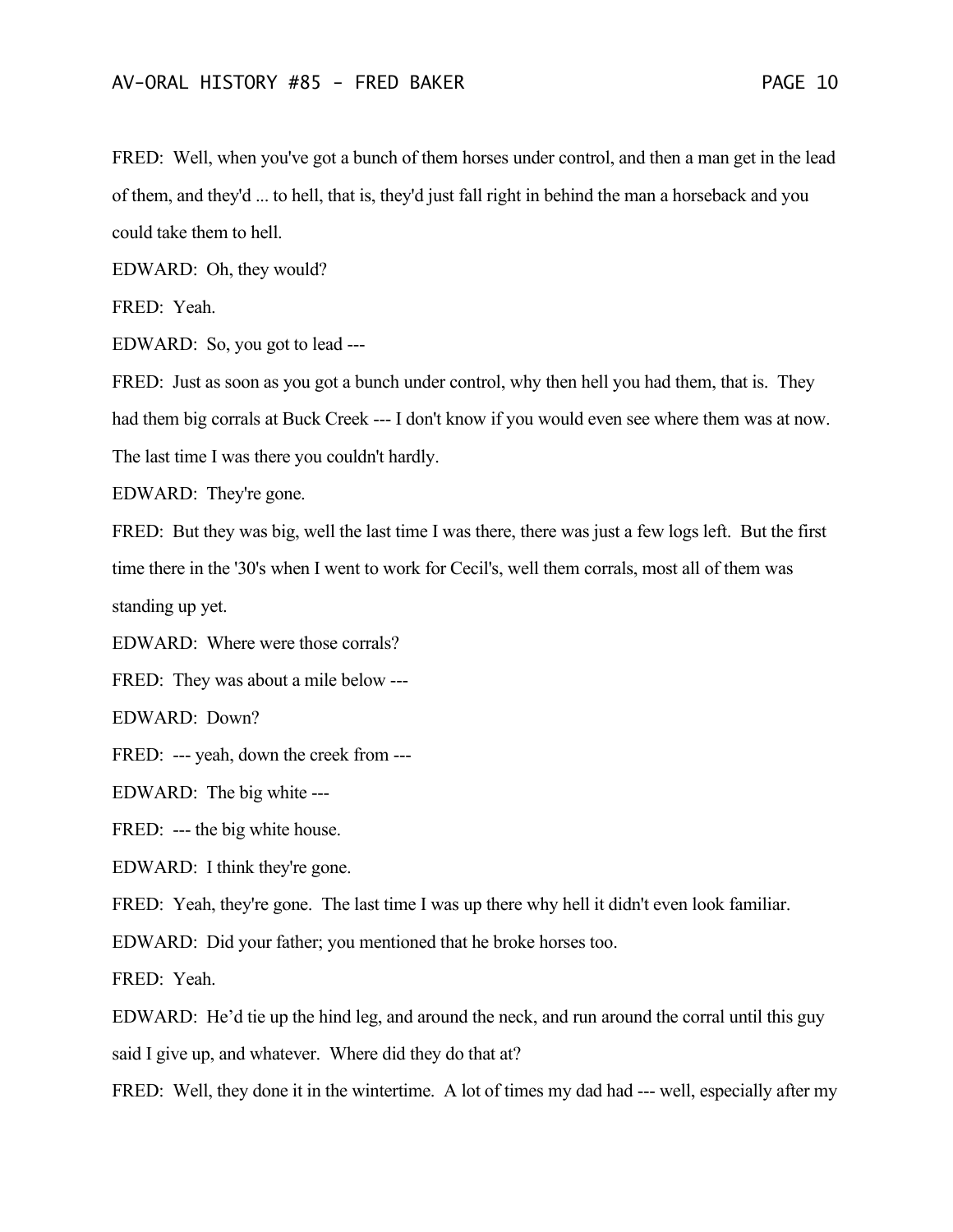mother --- my dad worked for Bill off and on for a year or two after my folks was married. And my dad had to --- well, his dad's old homestead there at Silver Creek, the Baker Field they call it now. And my dad would take a bunch of horses, 15, 20 head in there and break them for Bill during the wintertime.

EDWARD: I see, okay. Is your --- I was over at the Silver Creek Cemetery, and you're right Johnny Overstreet's grave is still, that little piece of tin is still there.

FRED: Yeah.

EDWARD: It says 1885, which is wrong.

FRED: Is that wrong? I've wondered about that.

EDWARD: Yeah, it's wrong.

FRED: Did you find out?

EDWARD: Yeah, I finally found out.

FRED: Well, when was he?

EDWARD: About April 27th, to April 30th, 1886.

FRED: '86.

EDWARD: '86, yeah.

FRED: Well, all that, as I told you over the phone, all I could go by is what it said on that ---EDWARD: That's what everybody else said, Fred. Everybody thought it was '85, but it isn't. When I was at the Silver Creek Cemetery, I wrote down all the names of people in there that worked for Bill Brown, and there is a lot of them --- or associated with Bill Brown.

FRED: Yeah.

EDWARD: There was a lot of Bakers in there.

FRED: Well, my granddad, and my dad's brother, or half-brother, and my half-brother and halfsister --- and who in the hell else of the Bakers?

EDWARD: There must have been eight of them in there.

FRED: Yeah, there is about eight Bakers ... are buried there.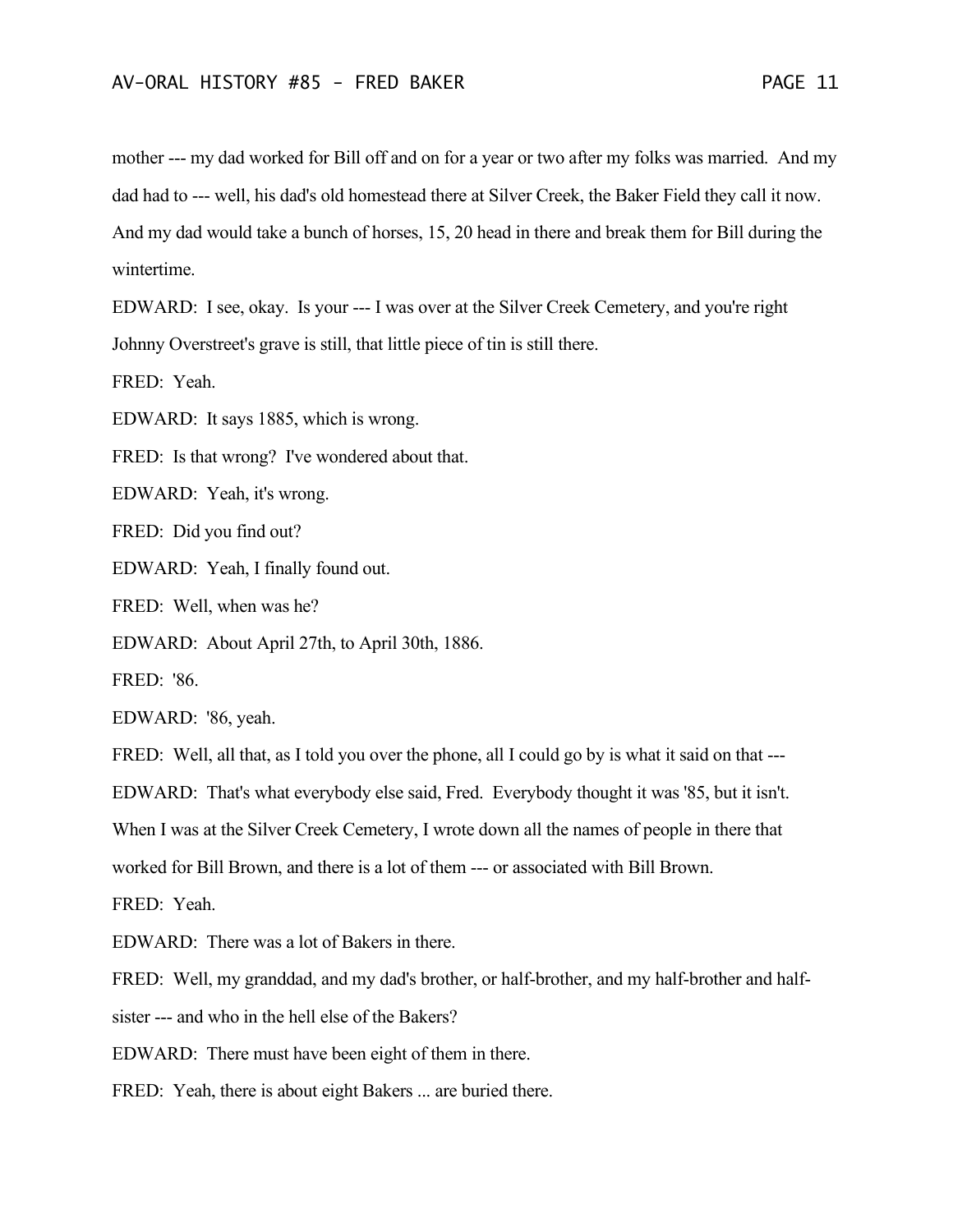EDWARD: And there were a lot of young ---

FRED: Yeah, yeah, my little brother and sister --- well, my sister was just 2, and my brother was 4 when they passed away.

EDWARD: Okay, that's, I saw that, okay.

FRED: They died, what they used to call summer complaint. I don't know what they call it now.

Little kids used to get diarrhea, and they'd just get diarrhea till by God they'd get so weak they'd die.

EDWARD: It was probably from the water.

FRED: Yeah, or from the heat, and not enough green vegetables.

EDWARD: Yeah.

FRED: I don't know what, I guess they still have it. But whatever, I don't know what they call it nowadays.

EDWARD: I notice a lot of young kids there.

FRED: Yeah.

EDWARD: Yeah. And most of the graves are gone, you know, bad.

FRED: Yeah, a lot, they are.

EDWARD: Another thing, your father --- a couple things I have a tough time understanding. The winters are bad, aren't they?

FRED: Yeah.

EDWARD: Oh, it's cold, and sometimes it snows a lot, you know. What in the world, how did they live? Did they live at the Gap Ranch? Did Bill have a place at Lost Creek? Did your father ever -- FRED: Well yeah, there was a cabin at Lost Creek. And then after Bill got to Buck Creek why they stayed there in the winter lots of times. And they'd drive that timber country and get them horses out of there. Up there at that Jim ... place; it's at the head of Buck Creek.

EDWARD: Yeah, right.

FRED: They put a bunch of horses in there, they got them out of the timber up above, put them in there about dark one night, it was 40 below zero. The next morning, they went up and there was a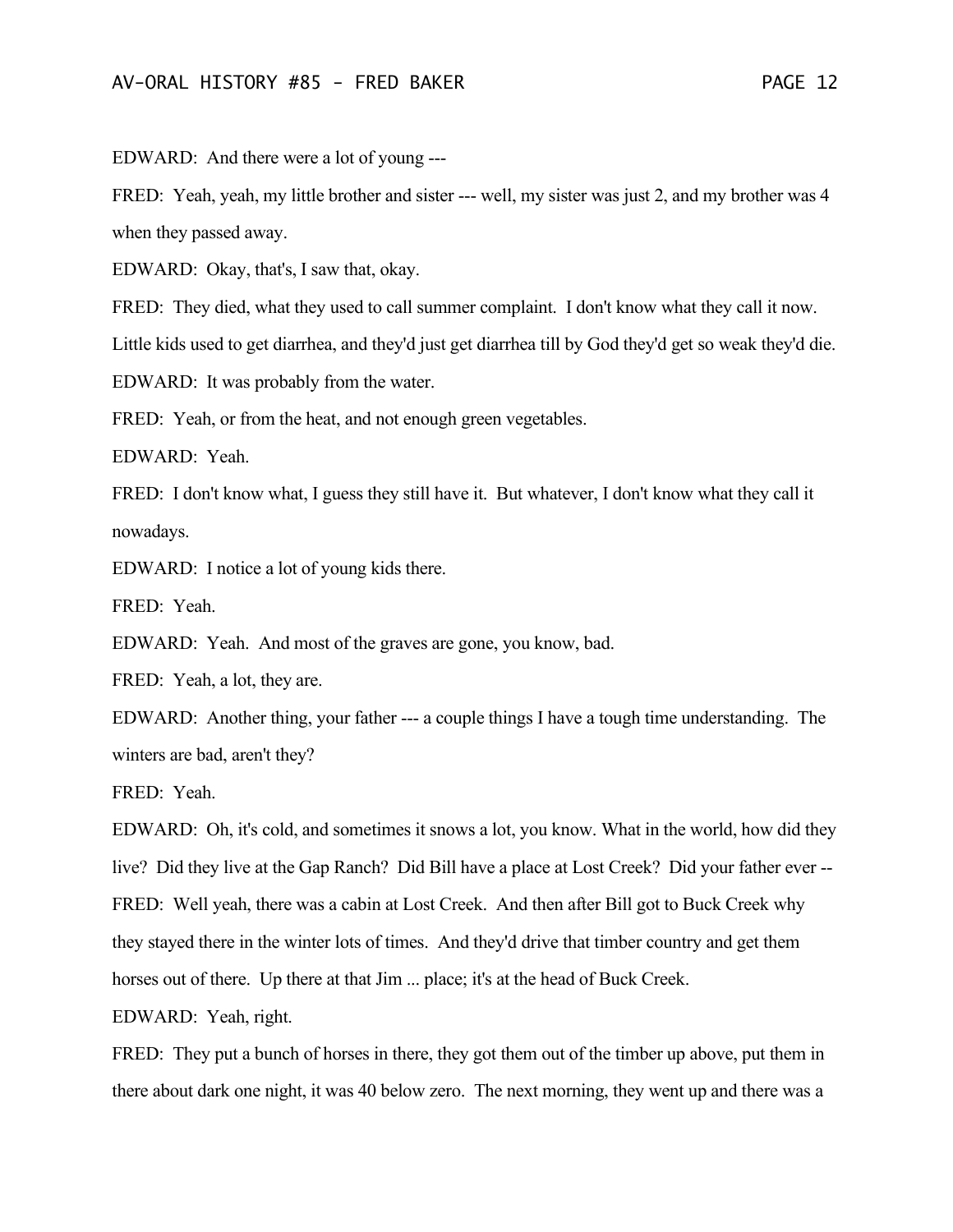bunch of them was bunched right in the corner of the fence and froze to death. They was on their feet yet!

EDWARD: Oh, 40 below, oh yeah. The wind was probably blowing.

FRED: Yes. Yeah, there is 15, 20 head of them horses I've heard my dad tell, that was on their feet. They, well-bunched right together, they couldn't fall over; they just froze stiff right there at the fence corner.

EDWARD: Did your father; I'm not going to say nothing yet. But did your father say that you recall anything Fred, when he went to Buck Creek, let's say 1901, anything about where he stayed, how he --- a house, a cabin, do you recall?

FRED: There at Buck Creek? Well, there was a bunkhouse there at that time, at Buck Creek. And then my mother's father had a homestead right below Bill's there at Buck Creek. Well, there should be an old cabin setting there yet, on down the canyon. Is there an old house?

EDWARD: Yeah, the roof is about ready to cave in.

FRED: Well, that's my granddad's, my mother's father's old house.

EDWARD: What was his name?

FRED: Merritt, Jerry Merritt.

EDWARD: Jerry Merritt.

FRED: He was Bill's sheep foreman for several years there. And my mother, when she first come to the country there, why she was just a girl, she was 13 when she first come there. And she cooked there at Bill's for, oh two or three years before her and my dad got married.

EDWARD: Now we're not talking, we're not in reference to Bill's big house.

FRED: Yeah, the big house.

EDWARD: In 1901?

FRED: Well, he hadn't had, he didn't have it all built on. But there was part of that house there.

That was built on to, that house was.

EDWARD: Does Columbus Johnson sound familiar?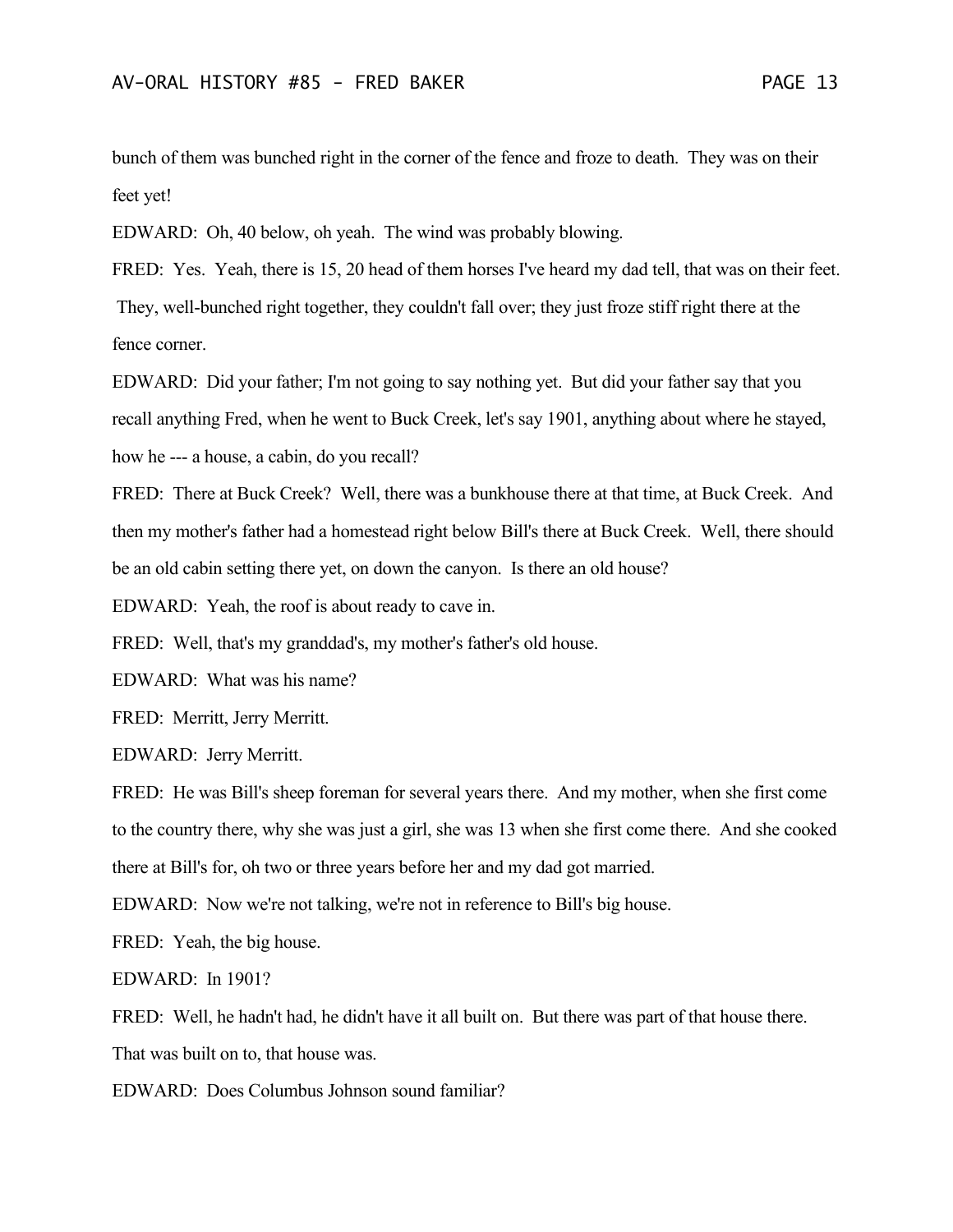FRED: Yeah. Yeah, Columbus Johnson moved from there to Silver Creek.

EDWARD: Yeah. He bought that that was the Johnson's ---

FRED: Yeah, that was the Johnson's.

EDWARD: And then he had that big mansion built.

FRED: Yeah, Bill was going to get married and raise 30 or 40 kids, and he never ---

EDWARD: It never worked out, did it?

FRED: Well, he, I don't know why Bill never got --- well I guess he couldn't get no girl to say yes. But Bill was sort of --- And you know, well I've heard my dad tell, they come to town lots --- that is, well I say lots, but every now and then. Old Bill, by God they come to town one time, and my dad and Bill generally stayed in the same room at the Burns Hotel there in town. And one night they all got together, and they hired --- there was a nigger wench in town. They hired her to go up and go to bed in that room. They couldn't get Bill to go up there. By God, Bill got onto it someway. He said, "Bob, I don't think I'll go to bed tonight, and I think I'll just set up the night." And by God he never went up. I don't know what would have happened if he had gone.

EDWARD: Do you think old; this is off the record...

FRED: I don't know if he did or not.

EDWARD: I will never ---

FRED: Now that McIntosh girl, you happen to know where the McIntosh place is?

EDWARD: Yes.

FRED: Well, that is one reason that Bill bought that, he thought if he bought that --- he was mashed head over heels on one of them McIntosh girls. He thought if he bought that place maybe she would marry him, but she didn't do it.

EDWARD: What else did your --- some memories from Bob Baker, your father. Do you recall anything?

FRED: Well, I wrote a few things down here. He had a --- they used neck mules to fasten a horse that wouldn't ... they'd neck him to a mule. He had a little mule by the name of Abe, and by God he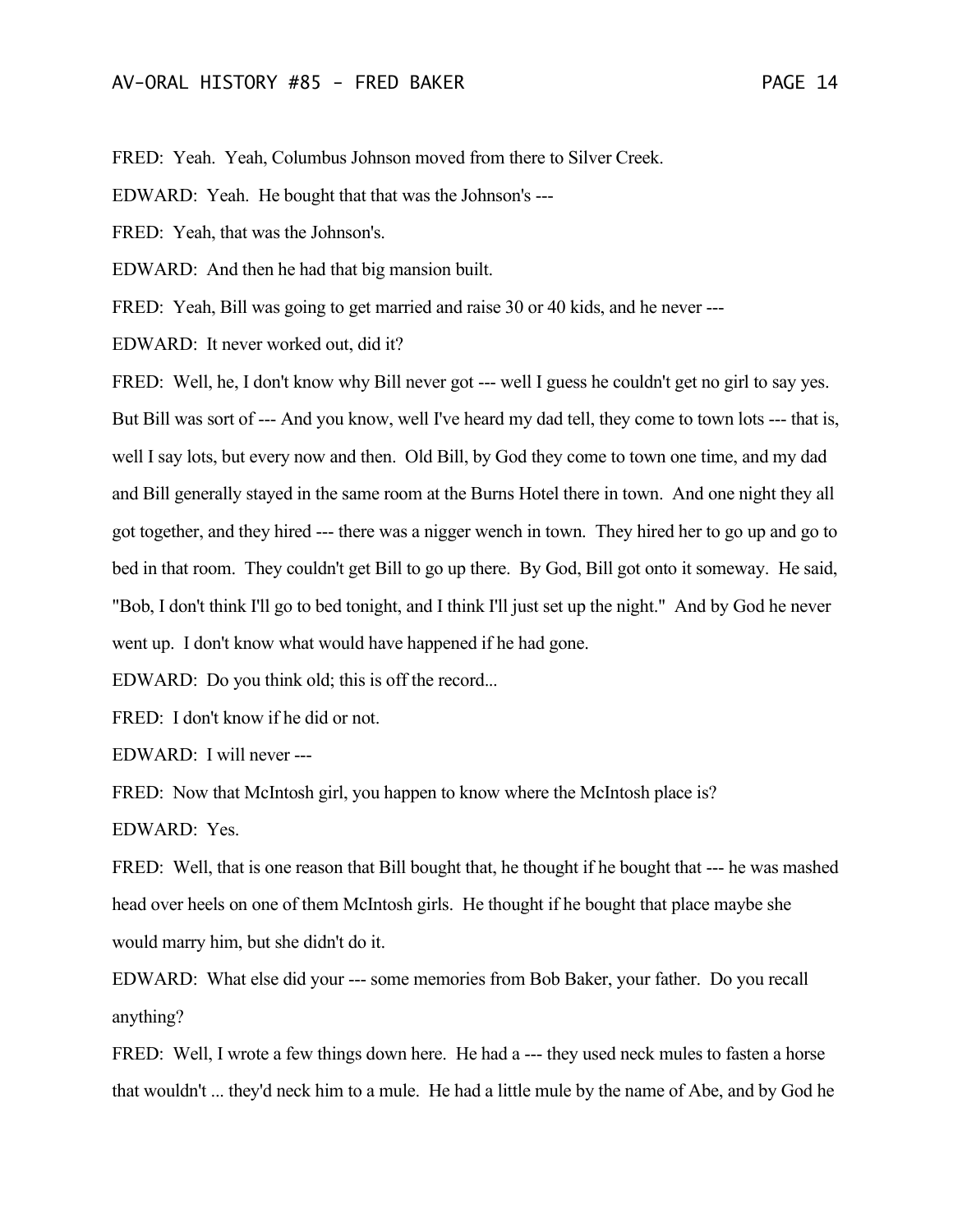could just catch a horse and he'd say, "Get over here Abe." And that god damn little mule, I guess, would saddle right up to be next to that horse. When they turned them out, maybe that their little mule and that horse would run out there a half a mile or so. Pretty soon that little mule would just kick the holy hell out of that horse and bring him right back to the bunch. He had four or five of them neck mules. But that Abe, I guess that Abe was good.

EDWARD: Neck mules.

FRED: Yeah.

EDWARD: That's when you got a horse that is kind of wild, won't stay?

FRED: Yeah, won't stay with the other bunch. Your, maybe some other rider would come in to ride a day or two with the outfit, his saddle horse won't stay, and they'd neck them to these mules. They'd be a heavy piece --- well hell it was that wide, a heavy strap of leather that would go around the mule's neck, and it had a chain about that long. By God they'd fasten the end of that chain in the halter of that horse, and hell that mule maybe would go out there a half a mile, decide he went far enough, and he'd just kick the shit out of that horse and bring him right back to the bunch. But that Abe, I've heard my dad tell about that a lot. And at the time my dad left there, there was 110 head of broke saddle horses. I've had people tell me that was the best bunch of saddle horse they ever seen in their lives.

EDWARD: Now your dad left in 1902?

FRED: Yeah, in 1902.

EDWARD: Because he was kind of mad at Bill for not standing up.

FRED: Well, him and Bill had a ... over that lawsuit.

EDWARD: That Moss thing.

FRED: Yeah.

EDWARD: And you're exactly right, that's why I kept my mouth shut, because it was October 1901, okay. ... mention Myra Shields?

FRED: Yeah, but I can't tell you just who she was.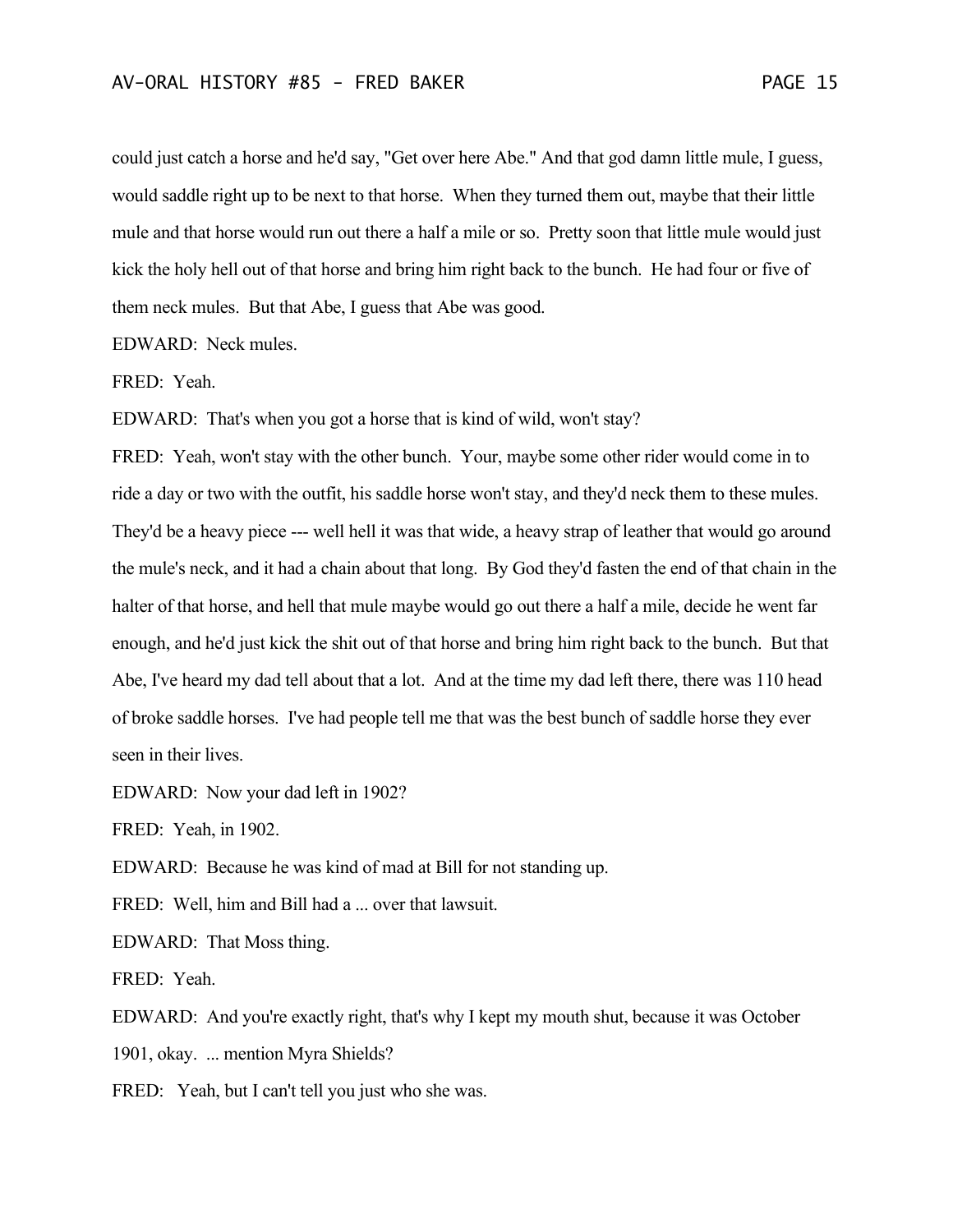EDWARD: Okay.

FRED: Whether she was Tom's wife, or daughter, or what.

EDWARD: Daughter.

FRED: Daughter.

EDWARD: And I guess Bill was just madly in love with her.

FRED: Yes, he was in love with one of them Shields girls.

EDWARD: Yeah, that was it.

FRED: And I'd forgot which one. My half-brother, the youngest Shields girl, my half-brother was

madly in love with her, but she married somebody else. Oh, my daughter brought them out.

(Pictures)

EDWARD: Oh, that's Henry, isn't it?

FRED: No, that's my --- well God dammit, that's my dad's and mother's wedding picture.

EDWARD: Oh, oh yeah, okay.

FRED: Then that's my mother, the long picture there.

EDWARD: Okay, this one you sent to me, Fred.

FRED: Yeah.

EDWARD: Got that one. Boy, you're lucky you've got these.

FRED: Yes, I wish --- part of my mother's photographs got burnt when she moved from Hines back

up to Burns. And I wished I had some of them.

EDWARD: How tall was your father?

FRED: Well, he was only five eight. He was a lot shorter than I am.

EDWARD: Yeah, you're a big man.

FRED: And my dad, I wished to hell I was the size my dad was. My dad --- I don't think he ever weighted over a 160 in his life.

EDWARD: (Laughter) That don't count no more.

FRED: Well, I've weighed pretty heavy for years.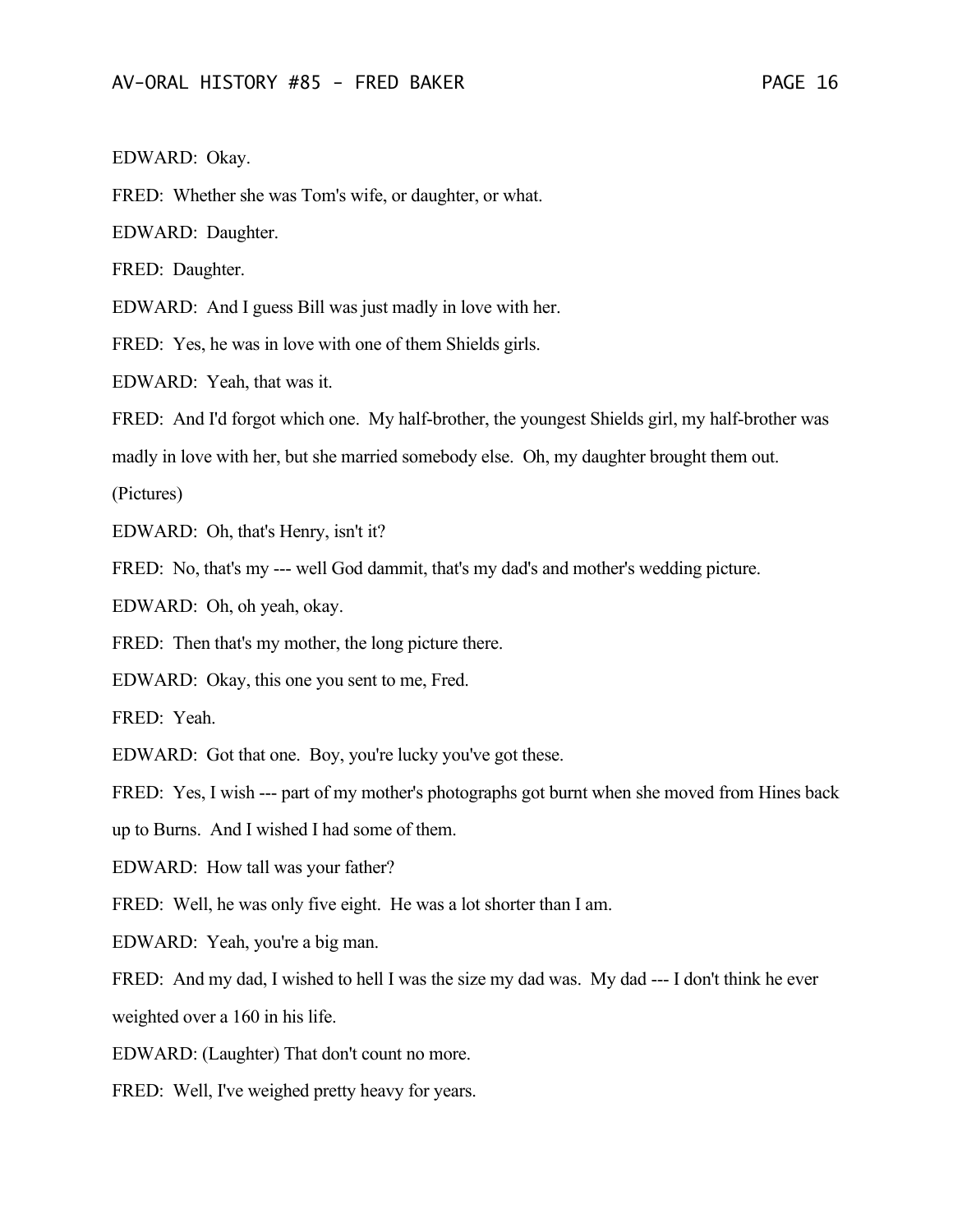#### EDWARD: Okay. Now ---

FRED: Why didn't I put a nail up there, it didn't have a head on it. I just hung them up --- well my daughter brought them over the other day. All them buckaroos there, that was Pete French's buckaroo outfit.

EDWARD: I wish you'd been ... Bill Brown never, I don't think, stole a piece of property in his life.

FRED: He was just as honest, I guess, as honest could be. Well, that was one reason that you couldn't hardly get him to go to court against somebody else. He didn't think --- well he, I don't think, they never did convince him that Moss was getting away with his horses.

EDWARD: He got a settlement though.

FRED: Yeah, he got a settlement.

EDWARD: You know it took six years to do it?

FRED: Yeah, I know it was after my dad left there before he ---

EDWARD: 1907.

FRED: I guess that Moss was a crooked son-of-a-bitch.

EDWARD: Moss must have just ripped him off. Because with that brand, and that was --- see that was brought up in the court.

FRED: My dad tried every way in the world to get Bill --- well he bought them eight brands, the horses, iron, and all. Why he wouldn't change to one of them, well chances are Moss would have done something to change too. But my gosh, he would not change from that Horseshoe Bar on account of Moss having the Horseshoe Triangle. On the same god damn place on the horse, on the jaw.

EDWARD: Yeah. What else did your father say there, Fred?

FRED: Well, let's see. Well, that's about all I got down here, just odds and ends. Big log corrals, as I told you a while ago, they was at Buck Creek. Well, when I first knowed that Buck Creek, goddamn they was branding yet, they was big corrals.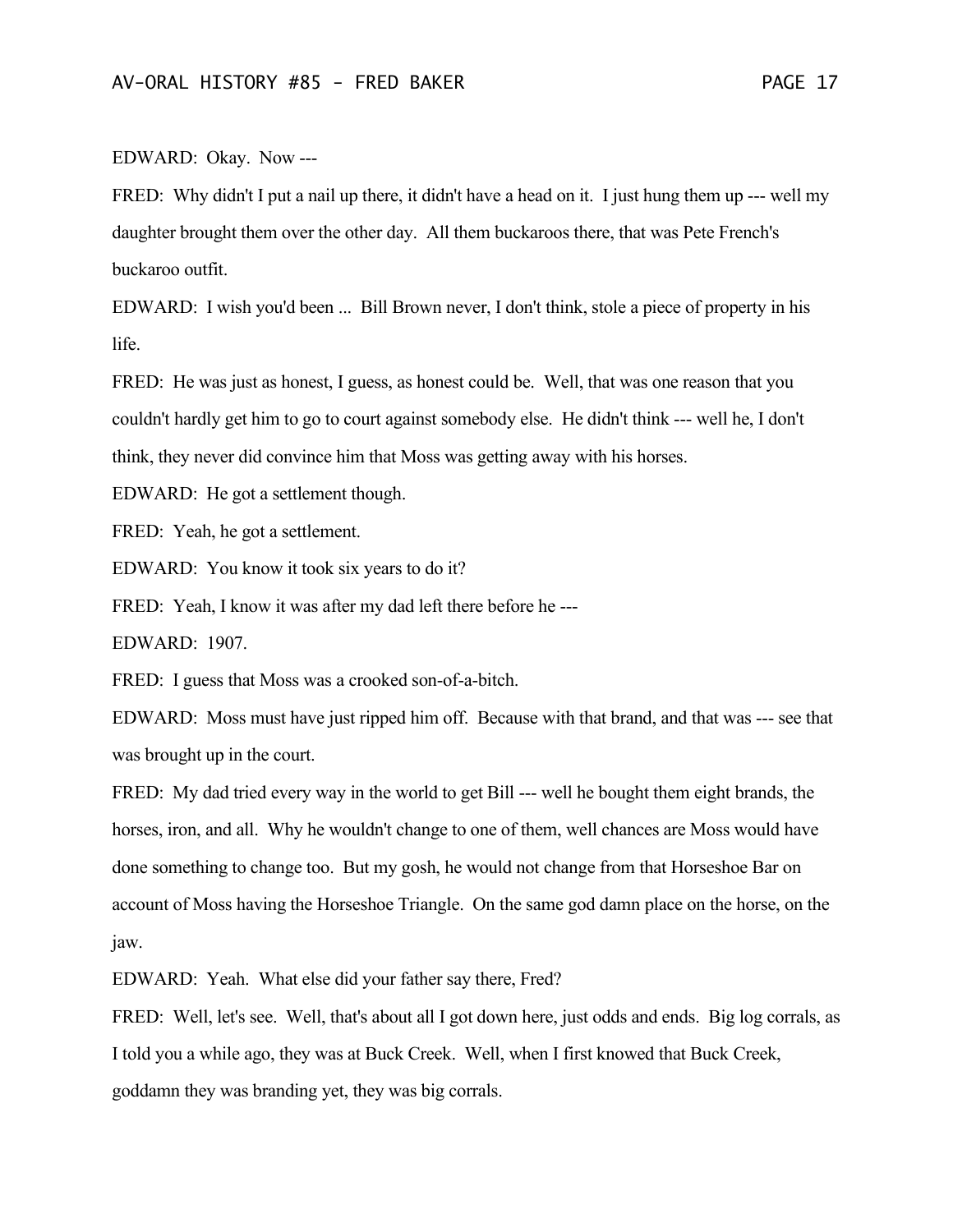EDWARD: You know who owns all that now, don't you, GI? That's Bill's original house.

FRED: Yeah.

EDWARD: Did you ever see that?

FRED: Yeah.

EDWARD: Look how big that thing is.

FRED: That was a big house.

EDWARD: Only about that much of it is there now.

FRED: Yeah, I was over past there, oh four or five years ago.

EDWARD: Oh, that's good, that's good. Yeah, there is not that much --- That's where Bill died,

that's the Methodist Home.

FRED: Uh huh.

EDWARD: And did you ever see the store?

FRED: Yeah, yeah it was there when I first went to Buck Creek. And by God in the corners ---

he'd want some sacks. You know everything, beans, everything come in gunnysacks at that time.

Well, Bill would want some sacks and he'd just go in and maybe empty four or five sacks of beans in the corner someplace and take the sacks to use for something else.

EDWARD: Why did he do things like that?

FRED: I don't know. Bill just throwed his money away.

EDWARD: He killed horses, you know, I guess. Did your father ever mention how he mistreated horses? He didn't mistreat them, he just ---

FRED: Well, if a man --- when I first met Bill Brown when I was just a kid, I was working for

Cecil's. Bill says, "You must not have been doing much, your horse is too fat." He had, he figured

you had to have a horse just rode down till they was poorer than hell, or you hadn't been doing it.

EDWARD: Did you ever see Bill much?

FRED: Well, not too many times. That is, I went to work, when I got out of high school, I was 17, and I went to work ---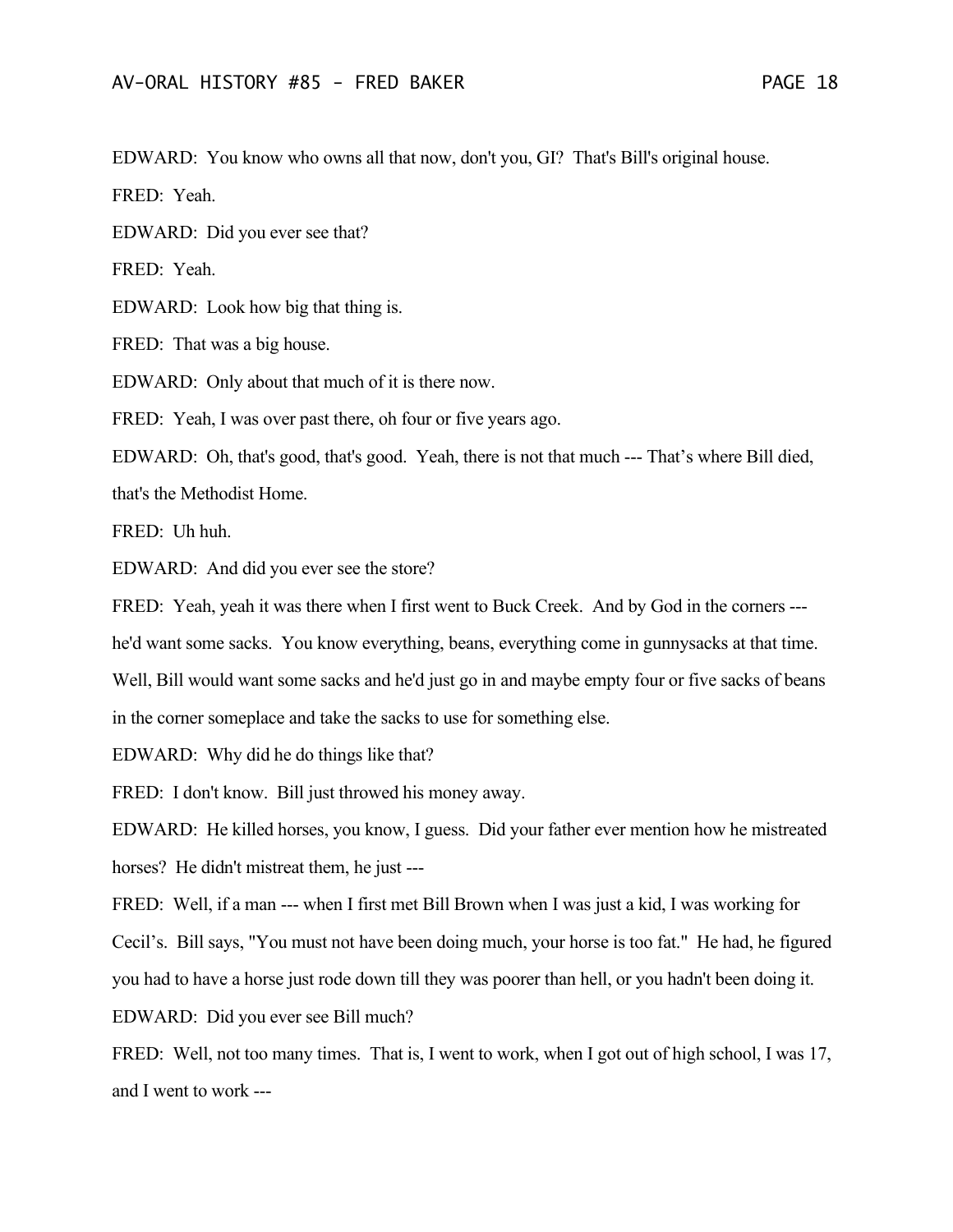#### EDWARD: About 1930.

FRED: Yeah. I went to work for Pat Cecil at Silver Creek. And that's the first place he sent me to ride was over there at Buck Creek with Wes Street. And I stopped there to talk to Bill then.

EDWARD: Wesley Street.

FRED: And then I seen Bill a few times after that. It wasn't too long after that though till they closed him out.

EDWARD: What kind of a --- He must have been kind of a talkative guy.

FRED: He was, I guess, in a way. And he didn't cuss. Confound it, that was his cuss word.

Confound it! He wouldn't have said damn, or shit, or anything like that in a bet.

EDWARD: Or doggone it. (Laughter) Did your father ever --- well first of all when he left Bill Brown now where did he go?

FRED: To Silver Creek there at his dad's.

EDWARD: Dad's place.

FRED: Yeah, after his dad died why he got that place there. Then he sold it --- well, after my little brother and sister died, they wasn't satisfied there, and they sold that. I think he wished afterwards he hadn't. Then moved to Burns --- and well he bought a little place up the river, and then he traded it for a house in town. And he freighted for four or five years, then he bought the place up where my daughter lives now, up above Burns there.

EDWARD: Did your father --- there is one thing that still gets me, Fred, how did --- did they sleep, just sleep out in the open?

FRED: Yeah.

EDWARD: Do you know how many rattlesnakes are in that stupid country? I killed two of them yesterday.

FRED: They took their chances. Yeah, they slept --- oh they --- around after they sat up a cook wagon, all the men around, there wouldn't be many rattlers around. Yeah, they slept right out in the open.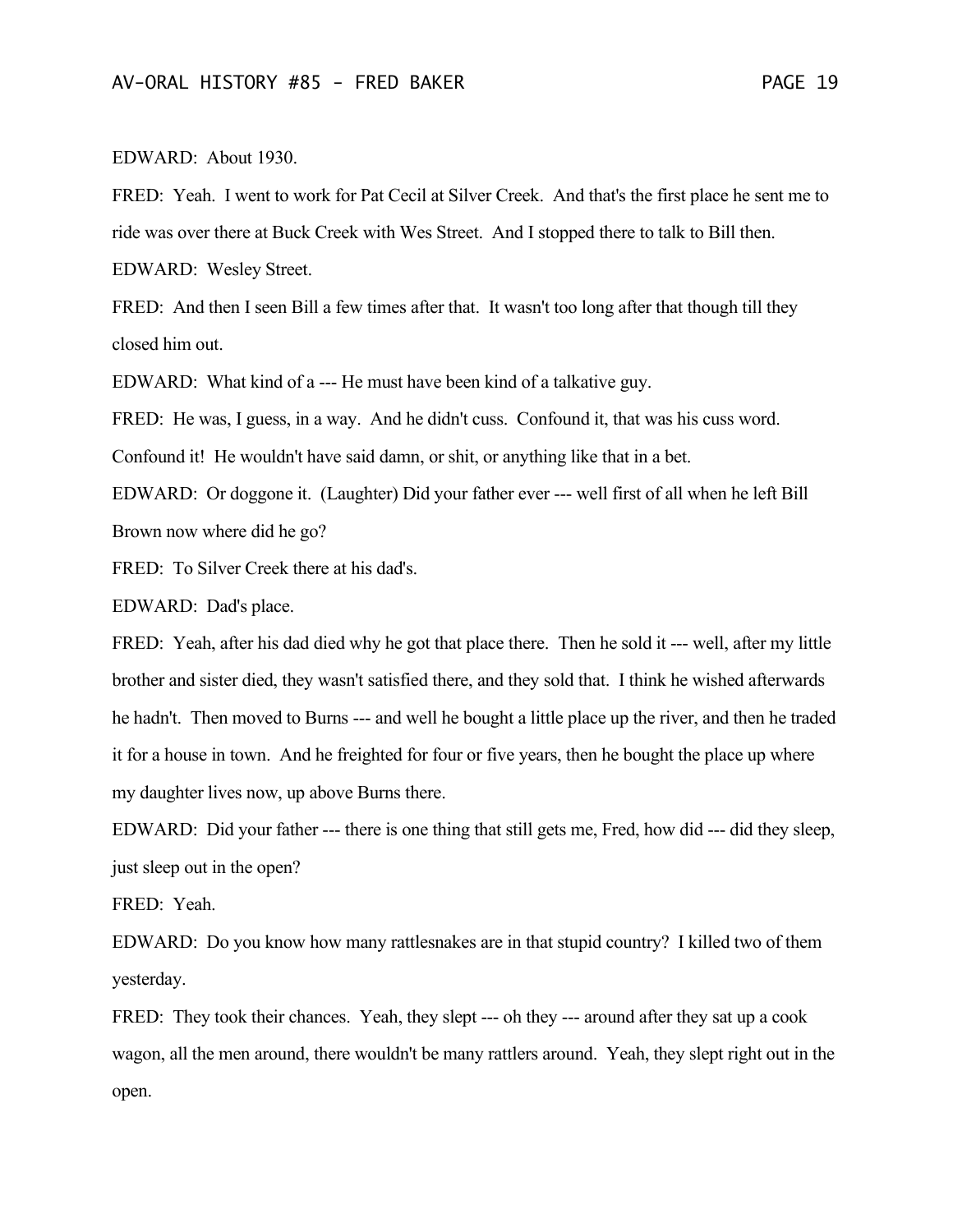EDWARD: They're all over, over there, particularly Wagontire.

FRED: Yeah.

EDWARD: Did your father, later on in his life, know Dobkins and those ---

FRED: Well, he knowed him, knowed who he was.

EDWARD: But your father, was he ever, was Bob ever, Robert ever involved with Wagontire area?

FRED: Well, not after he left Brown. He was before.

EDWARD: What did your father tell you about Johnny Overstreet?

FRED: Well, that was before my dad went to work for Bill, and he didn't know too much about it. But I guess from what I've been told, why Johnny Overstreet run Bill off once. Bill went down to tell him to get off his land, he was on Bill's deeded land, and Johnny refused to leave. Run him off with a gun. And old Bill went back to his camp, and he told my dad, he said, "The further towards camp I got, the madder I got." He said, "I just got my gun and went back and shot him."

EDWARD: That's pretty accurate too.

FRED: Then he come to Shields', Tom Shields was a Justice of the Peace, and he come there and turned himself into Shields.

EDWARD: Yeah, Myra is Shields' daughter we were talking about.

FRED: Yeah. Yeah, there was Ruby, and Myra, and I was trying to think ---

EDWARD: Zola --- oh, not Zola.

FRED: Zola was young Shields' wife.

EDWARD: Yeah, right. Virgil and --- I can't remember them.

FRED: Well, what in the hell was the youngest girl that my half-brother chased for years?

EDWARD: The youngest girl, Marie.

FRED: Marie, Marie.

EDWARD: Well, she is still alive.

FRED: Yeah, she's still alive.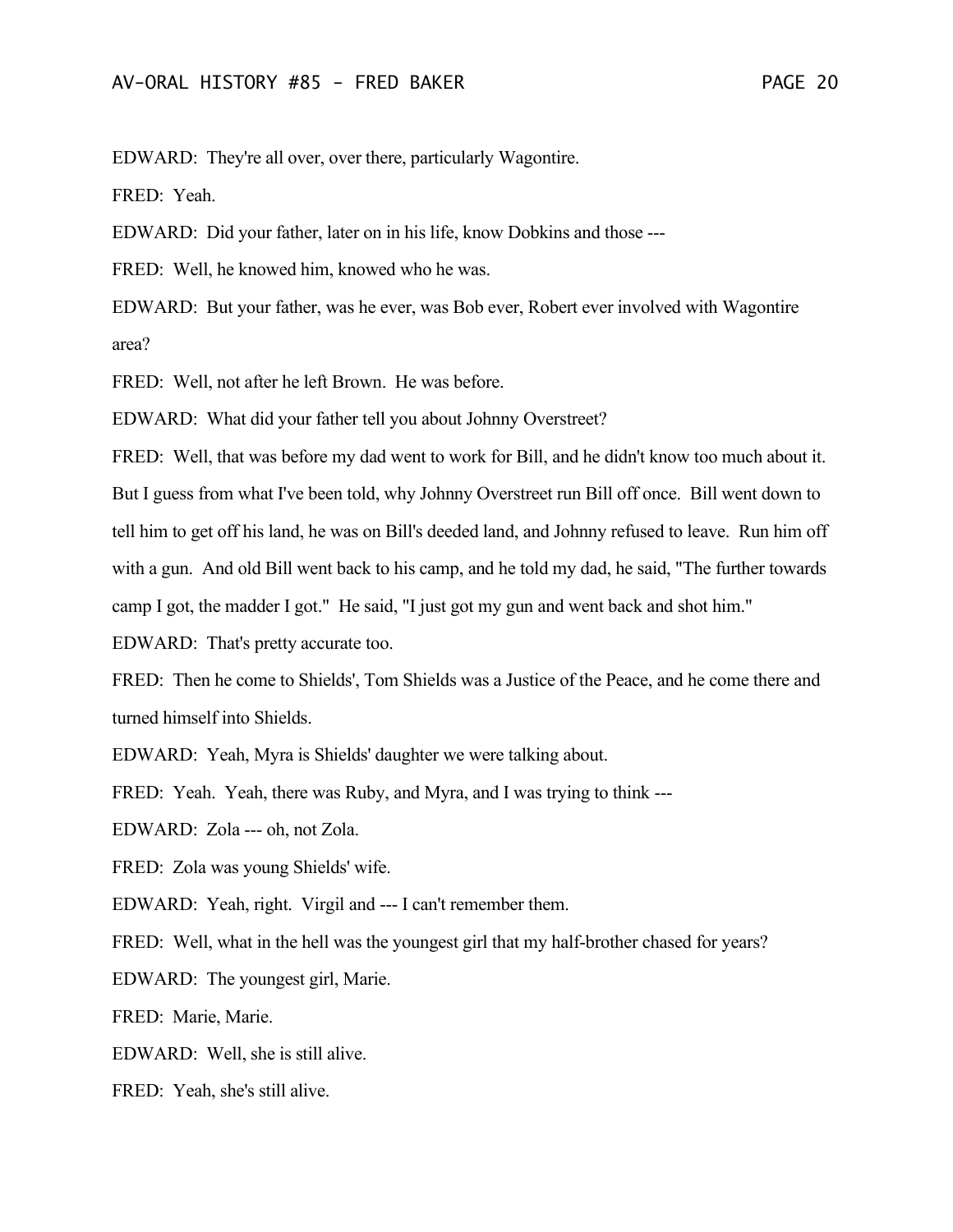EDWARD: I interviewed her.

FRED: Oh, you did?

EDWARD: Yeah.

FRED: Yeah, she is still alive.

EDWARD: 91, I got a picture of her in here.

FRED: Oh, you have? I've got one someplace here that was taken years, and years, and years ago.

EDWARD: What did, what would you want to tell --- well let me finish that Overstreet thing. He did shoot him, and it was '86 though.

FRED: Yeah.

EDWARD: Every book, every newspaper article says '85, but it wasn't '85. Did Bill ever tell your father where he went after he shot Overstreet, besides Shields' place?

FRED: Well, I guess he took right off to Shields and turned himself in.

EDWARD: And that he did. And now after that though, Fred.

FRED: Well, they took him to Canyon City first, and then I guess he stood trial at Lakeview, didn't he?

EDWARD: The paper that I was hoping would have proved that was not in the circuit court papers. FRED: Oh, it wasn't?

EDWARD: No.

FRED: Well, he stood trial one place or the other on account --- that was before Harney County was Harney County.

EDWARD: Yeah, right. It's really tough, that kind of stuff is tough to prove, because it is getting a long time ago.

FRED: I imagine it is.

EDWARD: And it is hard to find newspapers, and it's hard to find a lot of things. Did your father when he first started working there --- now let's back up. How many horses --- well maybe you don't know this, but did your father ever say, did he have a large amount of horses, or ---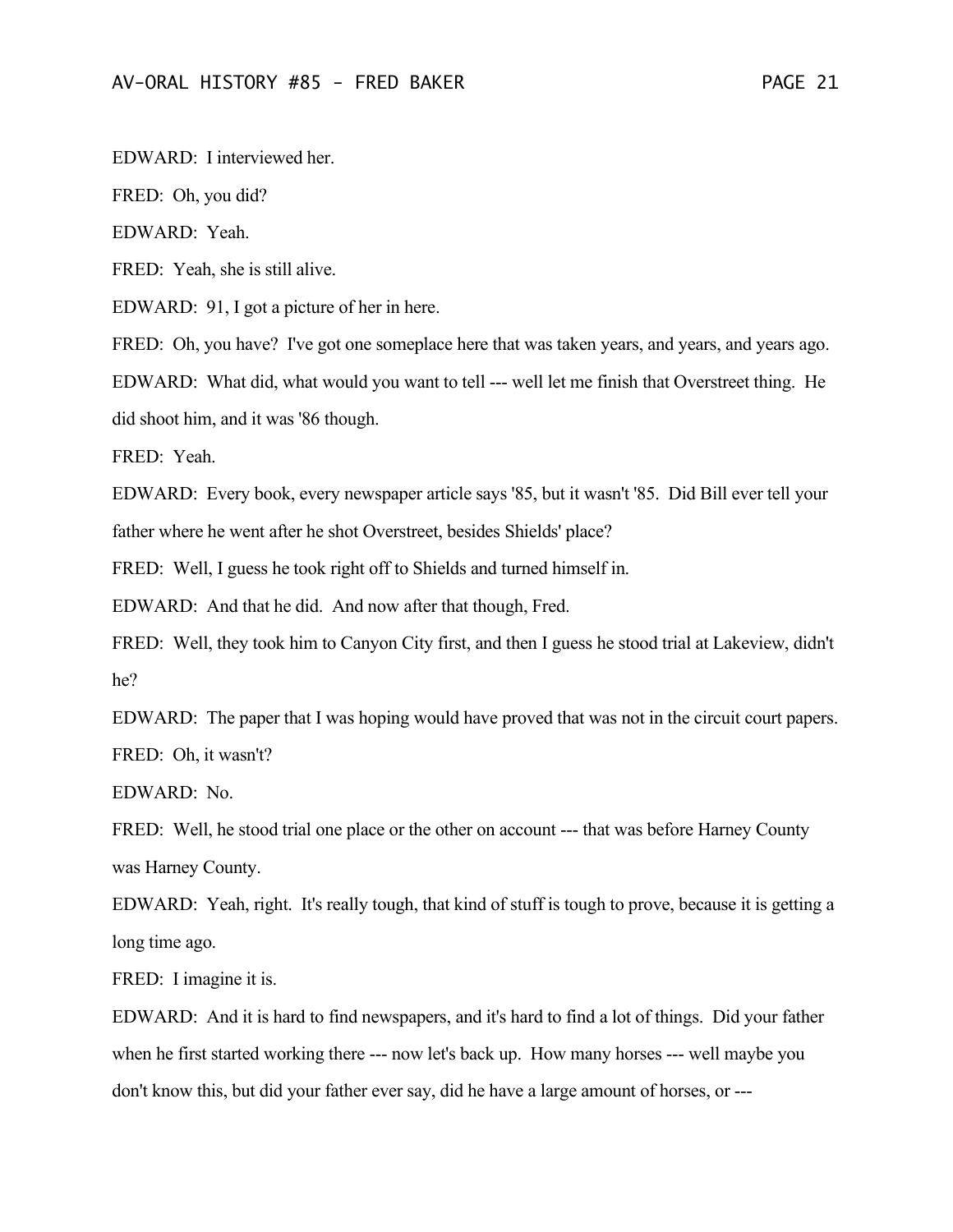FRED: Well, I think when Bill bought them horses; all total he bought around 500 head. That is he bought eight different little horse outfits out.

EDWARD: Oh, okay.

FRED: Brand and all. And I think my dad said that there was 500 head of them. Well 500 head of mares when Bill first got them.

EDWARD: Now these he bought.

FRED: Yeah, he bought eight different bunches of horses out there, brands and all.

EDWARD: And then he bought stud horses from all over?

FRED: Yeah. He went clear back to Missouri and places and got horses.

EDWARD: Then he'd bring these stud horses out and mix them with the wild horses?

FRED: Yeah. Well, you couldn't hardly consider them wild horses. That is I guess they would have at one time. But they was all branded horses, gentle horses, been handled and things.

EDWARD: But he, it's been estimated, and this is another hard thing to prove, that so many people have said at one time he had 20,000 horses.

FRED: Well, I wouldn't doubt but what he did right there at the beginning of the Second World War. He sold a hell of a lot ---

EDWARD: First World War.

FRED: Or First World War. He sold a hell of a lot of horses to the army there. Then after the war was over, that's when horses went to hell. Shit, horses got down to a cent a pound for chicken feed. EDWARD: 20,000 horses, Fred, is a lot of --- I think of cattle.

FRED: That's a lot of horses, but I'll tell you, at one time when I was in the --- see I was in the remount service during the Second World War. They had 16,000 mules, and 12,000 horses there at Fort ... besides Fort Robinson and all the other places they had horses.

EDWARD: But how could Bill Brown have 20,000 horses branded?

FRED: Well, they branded a hell of a lot of horses there every summer. Then, well he --- them horses of Bill's run in five counties.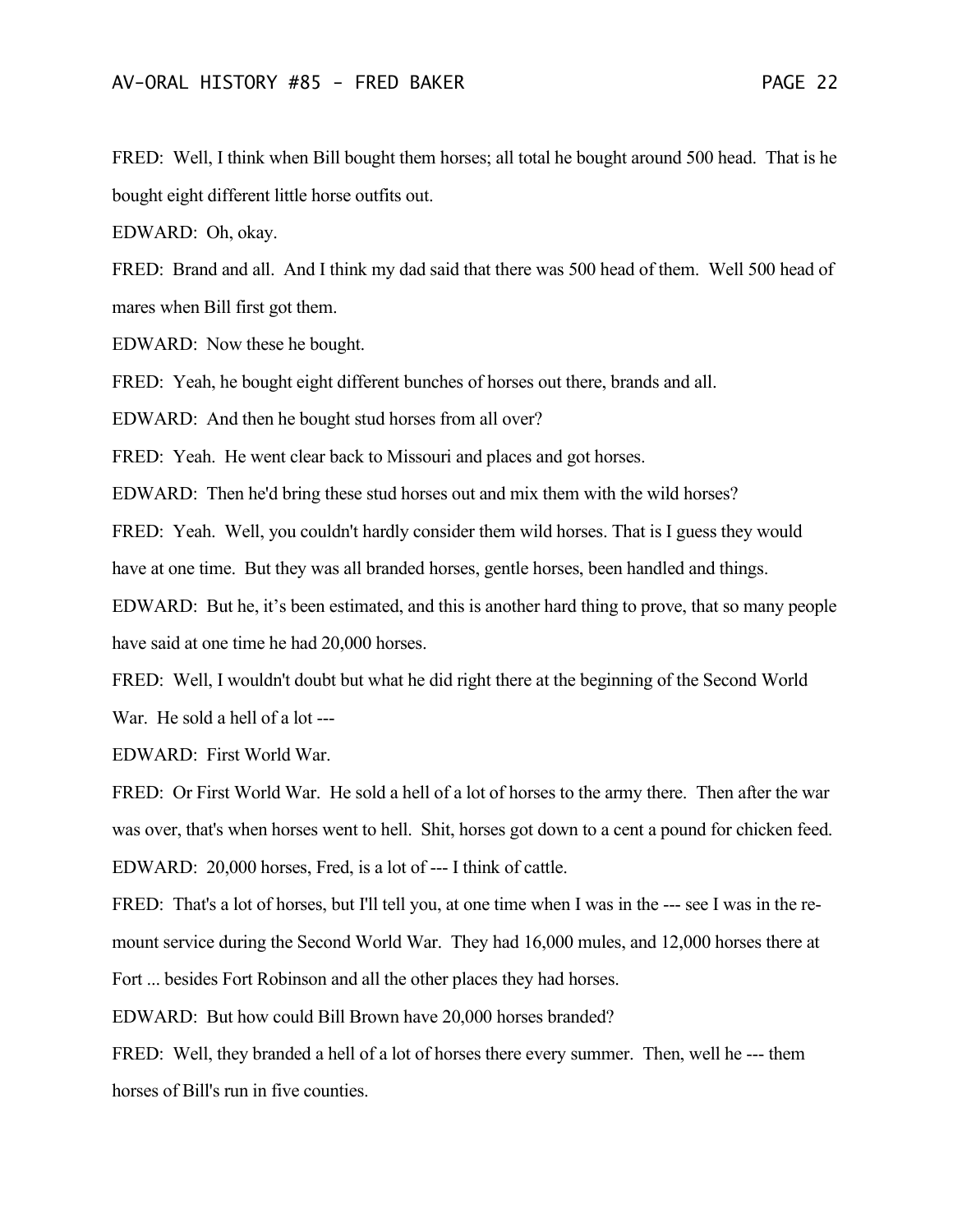## EDWARD: Yeah.

FRED: Yeah, five different counties. Well, maybe some slopped over other places, but there was five counties that they rode.

EDWARD: They run all over the place.

FRED: I've heard my dad tell about that, when Bend was just a little berg, I've heard my dad tell about turning a bunch of horses right there in Bend, and take them back out.

EDWARD: Oh, that's another thing about these horses. Okay, they would gather them up, corral them, brand them, would they try to break them right then?

FRED: No, they would cut the horses out that they was going to break and sell. They generally took them to Lost Creek, but then Bill got a hold of what they called the Bixby pasture over at -- well it's in towards Suplee. I could take you there, but I can't tell you just where it was.

EDWARD: Bixby pasture?

FRED: He had twenty sections of ground there, and he'd take a lot of them horses and put them there until he got them. And then he'd sell them; them buyers would come in and buy them. And hell, them horses would go all over. A bunch of them --- well that, oh Mac ... I was telling you about the other day, he just went with a bunch that went to Canada. He liked it so well up there, he stayed up there, didn't come back.

EDWARD: Mark, Mark ---

FRED: Mac. I sent a picture of him to you.

EDWARD: Yeah, yeah, I've got it. I don't --- Bixby pasture, Bixby pasture ---

FRED: Well, you go ---

EDWARD: I know where Hardin is.

FRED: Well, you go right on towards Suplee from Hardin, and it's on --- what the hell is the name of that creek?

EDWARD: Grindstone?

FRED: Well, it ain't Grindstone, it's ---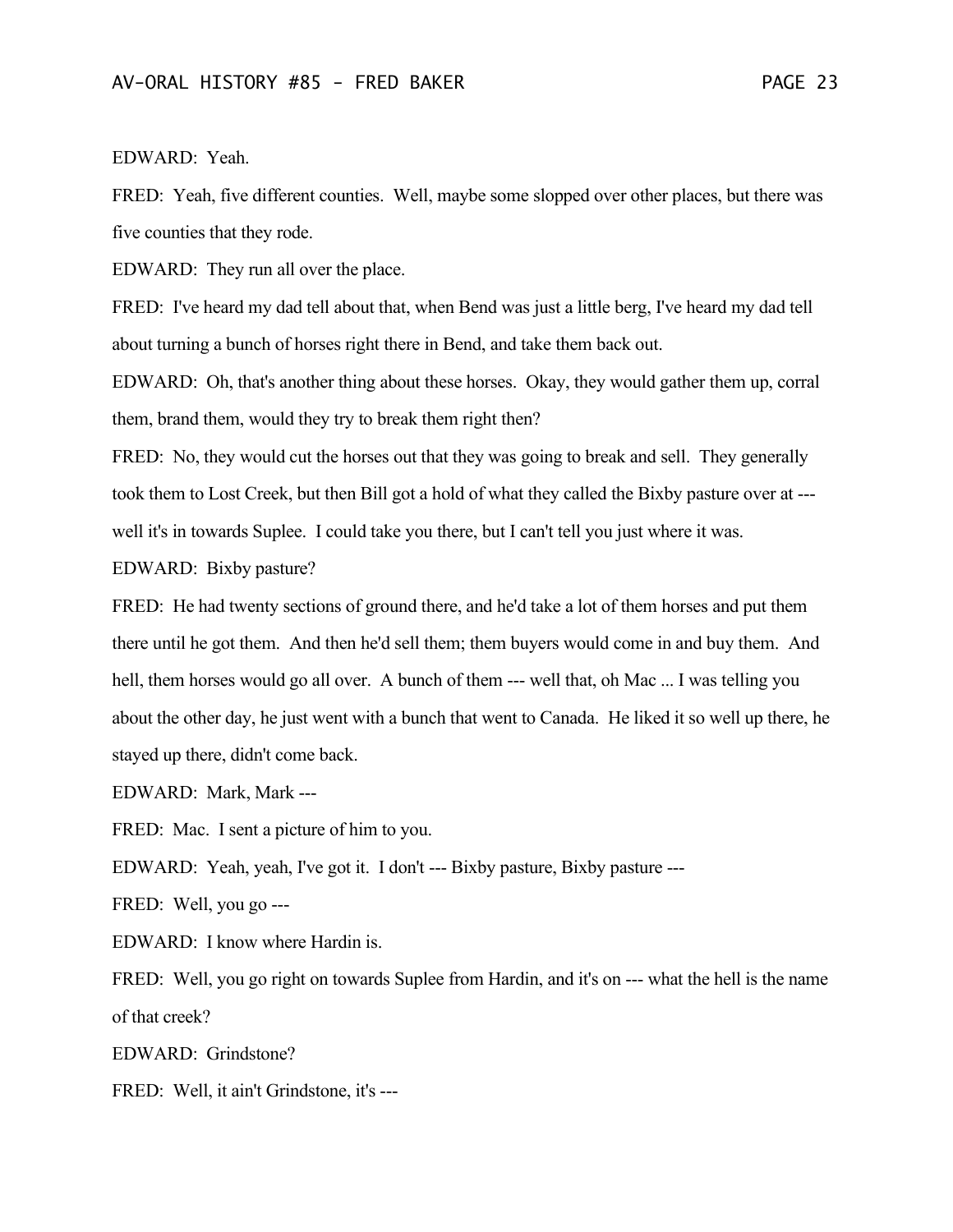#### EDWARD: Norcross?

FRED: No, Black --- Blackbreak or something. Anyway, it run down that son-of-a-bitching creek for eight or ten miles there, that field did. I don't know who owns that.

EDWARD: Probably the GI Ranch.

FRED: Well, it might. That is --- the last I knowed that is, a lot of that land of Bill's belonged to,

oh them people that bought Mills and Sherman out.

EDWARD: Oh, well that's GI Ranch. They bought Mills and Sherman out. They bought Sherman out, 50,000 acres.

FRED: Yeah. But ---

EDWARD: And they just bought the Grindstone.

FRED: But that wasn't the GI, was it?

EDWARD: Yeah.

FRED: Well, I thought that that other outfit ---

EDWARD: No, it is GI. GI has got two hundred and some thousand acres.

FRED: I know, it was broke flatter than hell, I guess.

EDWARD: They don't even run their own cows on it. Jack Peila and I were just talking about that this morning.

FRED: Well, they haven't got any cows, I don't think.

EDWARD: They don't have any.

FRED: Mark's boss, I guess, is still there sort of looking after things.

EDWARD: There is, there is --- you want some more coffee?

FRED: Oh, I guess.

EDWARD: Oh, I know you do.

FRED: It ain't good for a person.

EDWARD: I don't know.

FRED: That's Zola Shields, huh?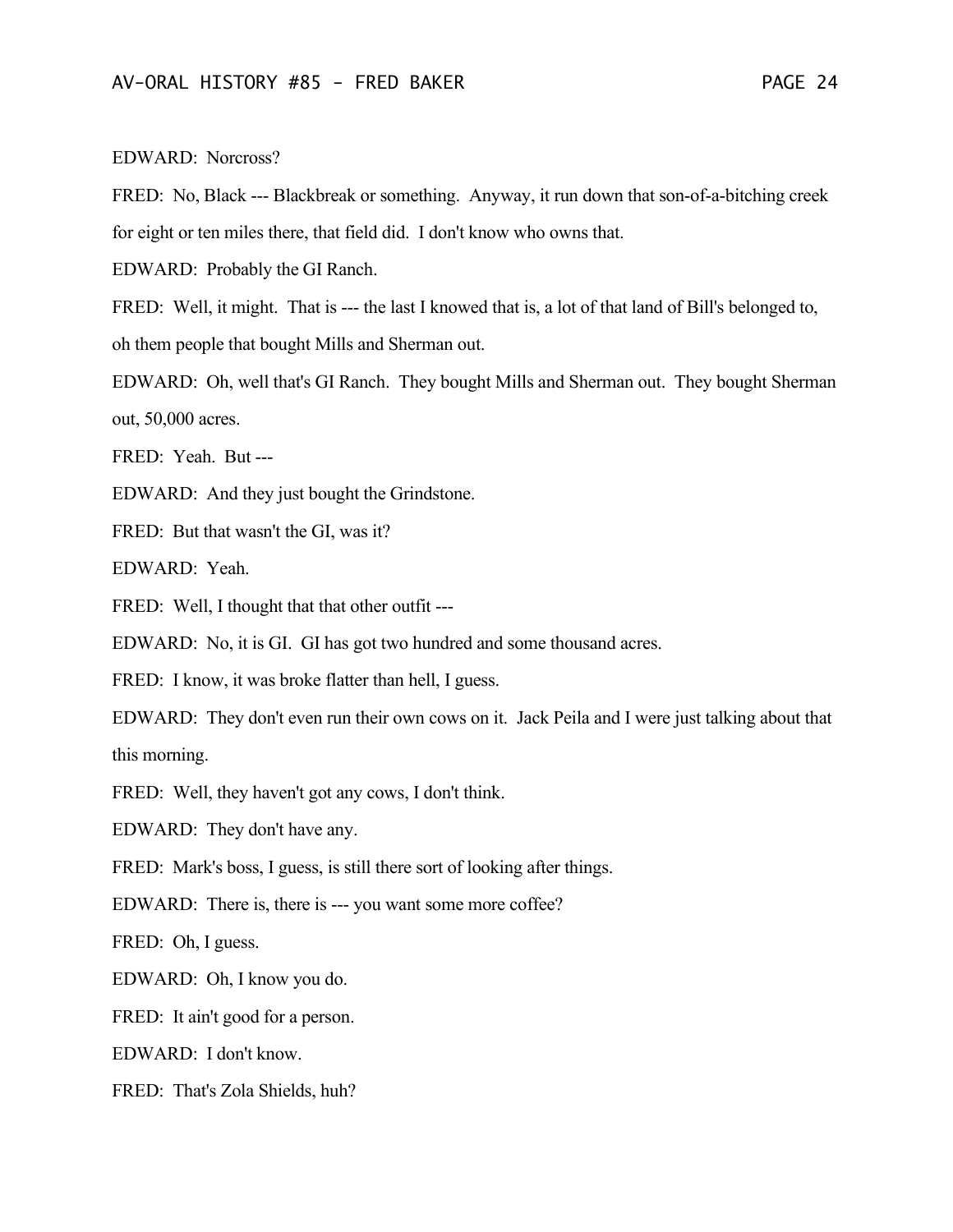EDWARD: No, that's Marie.

FRED: Oh, that's --- well by God she looks a lot like Zola. Yeah, I can see it ain't Zola now, yeah. EDWARD: That is Marie Shields Barrett. So that's who your mother --- or mother, your brother was madly in ---

FRED: Yeah, half-brother. My dad was married before he married my mother.

EDWARD: This was taken last December.

FRED: Well, you don't know anything about Josephine McNamee, do you? Maude Street married Hart, Charlie Hart. And they had that, what was --- well anyway they had a boy, Cecil. Then they separated, and then Maude married a guy by the name of McNamee, he run restaurants. They had this one girl, and then Maude died. I don't know where --- the girl is just about my --- well a little bit younger than I am, Josephine. She may have not come into the picture. You might ---

EDWARD: Is it Josephine Street Wolden?

FRED: Yes, I think it ---

EDWARD: Okay, I've talked to her.

FRED: Oh, you did?

EDWARD: Yeah, yeah.

FRED: Well, where does she live at now?

EDWARD: Pendleton.

FRED: Pendleton?

EDWARD: Yeah.

FRED: By God, she was quite a girl; I'd like to see her again.

EDWARD: Do you want her address?

FRED: I could --- well I wouldn't care; I could get it.

EDWARD: I got it. Okay, back to Fred's father, Bob Baker. What, did he ever mention anything to you about not liking working for Bill Brown?

FRED: I think he liked to work for Bill, until him and Bill sort of got into it over that court deal.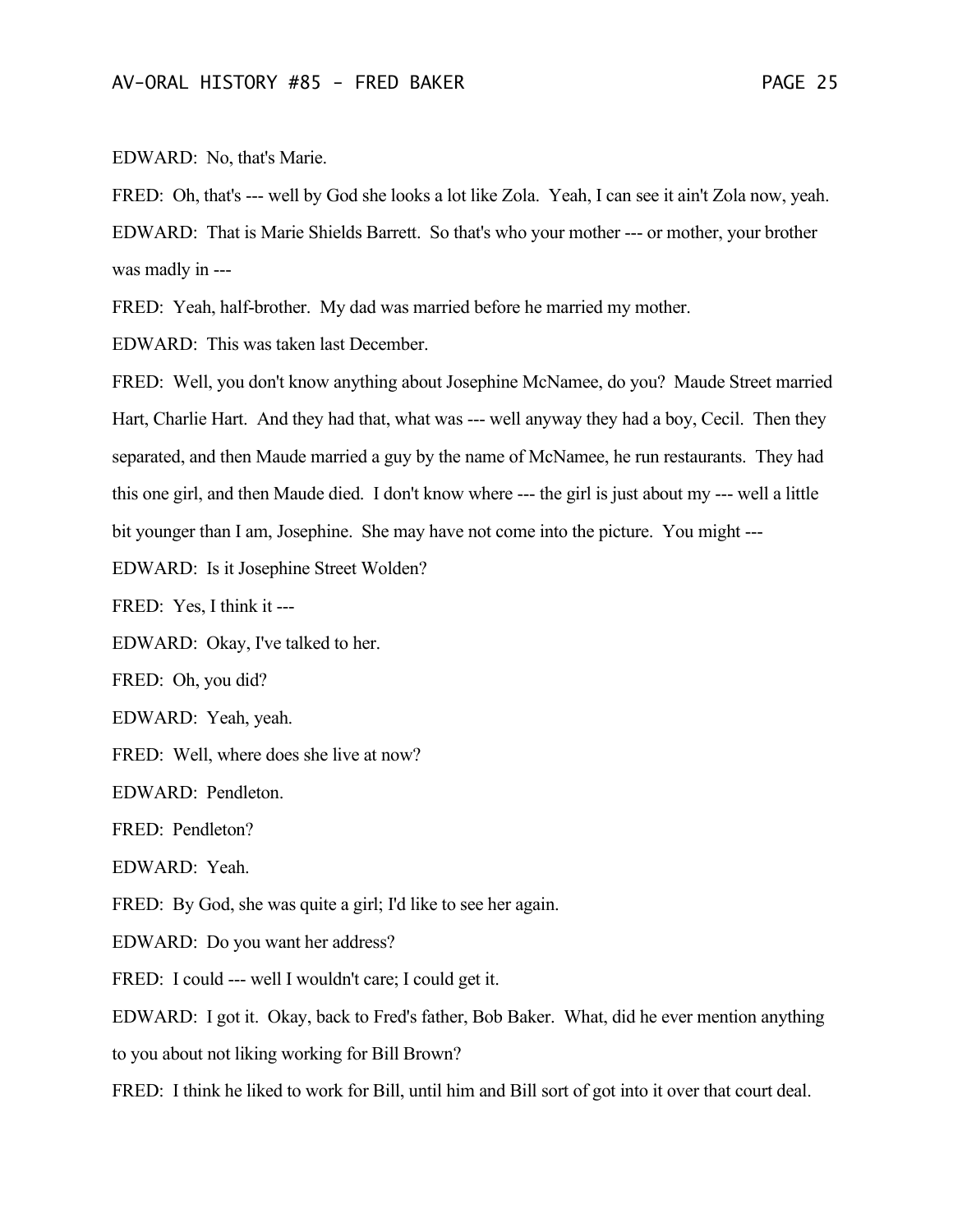EDWARD: That Moss deal. Did he ever mention any stories to you that were --- it was just hard work, or ---

FRED: Well, it was hard work. I've heard him say that a lot of times. He'd say it was hard work. He said it was exciting work, which it would have been. But he said it was hard work. And they lied to Bill; that is Bill would come out wanting to ride with them. And he, Bill, from hearsay, he'd been told what the best horses were. I've heard my dad tell this a lot of times. They had a horse they called Ballover (sp.?) I guess he was a hell of a good horse.

EDWARD: Ballover.

FRED: Yeah. Anyway, Bill would want to ride him. And they had another horse that looked just like him that wasn't much of a horse. By God my dad would catch that other horse and lead it out. Bill would say, "That ain't Ballover." Papa turned to some of the men and he'd say, "That is Ballover, ain't it?" "Yeah, that's Ballover." Now Bill --- if they'd have mounted him on a good horse and went out to get them horses, old Bill would get right in the way someplace, and cause them a lot of trouble. So, they'd mount him on a horse that wasn't much account. I've heard all them fellows, Tin Gibson, my dad, and all those tell that.

EDWARD: In other words, they wanted to put Bill on a ---

FRED: A horse that he couldn't get right out in the lead someplace and raise hell, turn the bunch the wrong way or some damn thing. I guess that Ballover horse, from what Tin and my dad both told me, I guess he was a running son-of-a-bitch. He could run all day, and just outrun most anything. EDWARD: So, Bill, from your understanding, did Bill ride with the buckaroos when they ---

FRED: Very seldom

EDWARD: Very seldom.

FRED: Yeah, he run the sheep.

EDWARD: Oh, what did your father say about sheep? Did he ever mention anything about Bill and his sheep?

FRED: Well, yes and no. That is Bill had four or five bands of sheep. My granddad, my mother's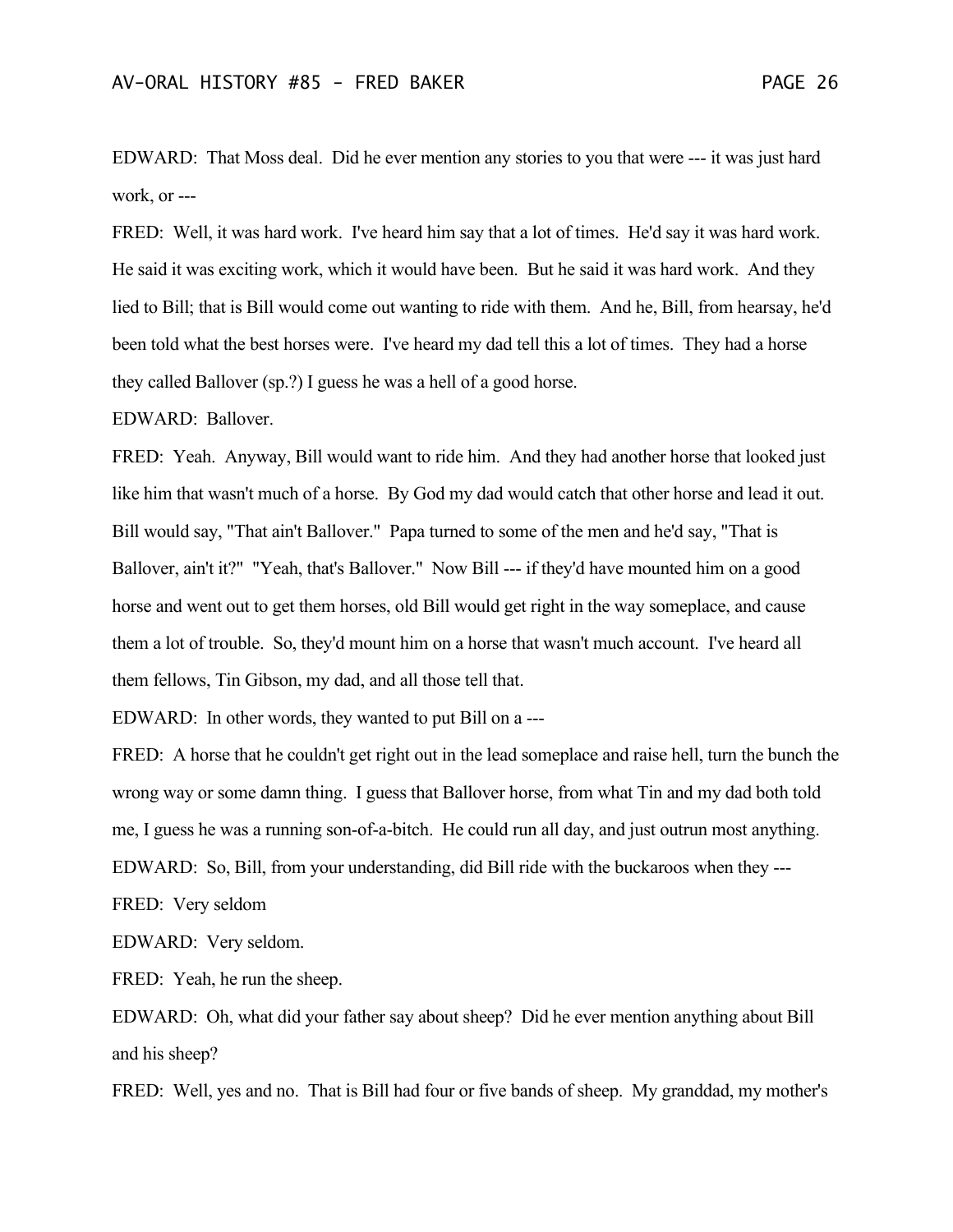dad, was Bill's sheep foreman there for several years, yeah.

EDWARD: Merritt.

FRED: Yeah. But no, Papa never did say much about the sheep.

EDWARD: So, Bill stuck with the sheep most of the time?

FRED: Yeah, yeah, Bill stuck with the sheep. As you know that, now lots of people --- old Bill carried strychnine in his pockets to poison the coyotes. Lots of people claim, by God ---

#### SIDE B

FRED: ... but he took a little bit of that at a time to make himself immune so somebody wouldn't poison him. Well hell, he'd taste it all right to see if it lost its strength. You could tell a tasting strychnine. They claimed he carried it loose in his pocket with raisins. Well shit, he didn't, he carried it in a bottle in his pocket.

EDWARD: Yeah.

FRED: Yeah, that's the reason I'd like to get a book written there --- I've read just short articles and things that are the god damdest lies.

EDWARD: The Oregonian put out a lot of b.s.

FRED: Yes.

EDWARD: And some --- I saw a Prineville paper, a big thing on Bill Brown; it was so full of manure.

FRED: I wish that my daughter, or my stepdaughter she is, and when her and my --- you see my stepdaughter married my brother. Now that is a mixed up deal.

EDWARD: Well, I won't get into it.

FRED: But anyway, I had a whole bunch of --- now Harold and Alice moved up to the upper place, they took that part of it when they got married. I had newspapers that dated back to 1900 in the corner of the house. And she didn't want them, and didn't see any use of keeping them, and she just took them out and burned them up. I give her hell about it. I said, "Alice, I'd have liked to kept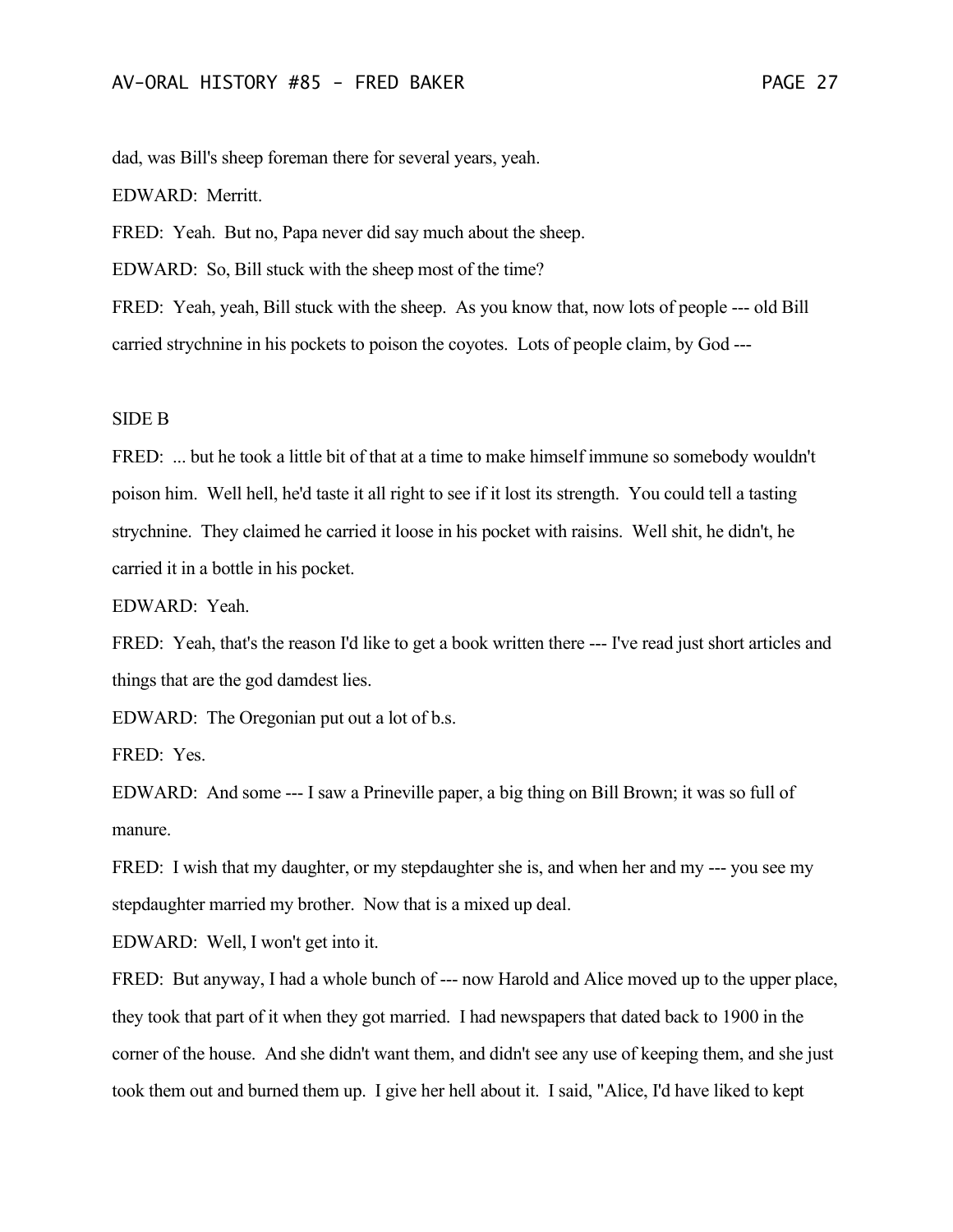them papers."

EDWARD: I can't find two papers that --- The Dalles-Times Mountaineer, and the Grant County News, of April 1886 on Bill shooting Overstreet, that's the only two. And I'm a researcher, and that includes the U. of O., that's where I found The Dalles Times and the Mountaineer, when it was 1886.

FRED: Are you chewing shoelaces ...

EDWARD: No, she's just eating --- he or she ---

FRED: Oh, she's ignorant. She gets one piece at a time and takes it over here and eats it. Goes back and gets ---

EDWARD: Is there anything else, Fred, you recall?

FRED: Well, not that I know of.

EDWARD: When your father left Bill, he went over on Silver Creek?

FRED: Yeah, they lived there a year or two and then they moved to Burns.

EDWARD: Do you know where Tin Gibson's place was on Silver Creek? Where was he from that?

FRED: Well, you know, you go through that lane right below Tin Gibson's.

EDWARD: Best Lane.

FRED: The Best Lane, and there is no buildings or anything any more, and Mayo owns it now. But it's on the south side of the road, the Baker field.

EDWARD: Then Cowan's right up the ---

FRED: Yeah, then Helen Cowan lives --- well Helen lives on --- there was Uncle Dub Baker, and Uncle Nick Baker, and my grandfather Robert Baker, and then there was Uncle Jim, and they all come and settled there. But Uncle Jim never took a homestead. But where Helen lives, that was Uncle Dub's homestead.

EDWARD: There is a big white house right in there.

FRED: Well, the Alfred Johnson house.

EDWARD: Yeah right, okay, that's right.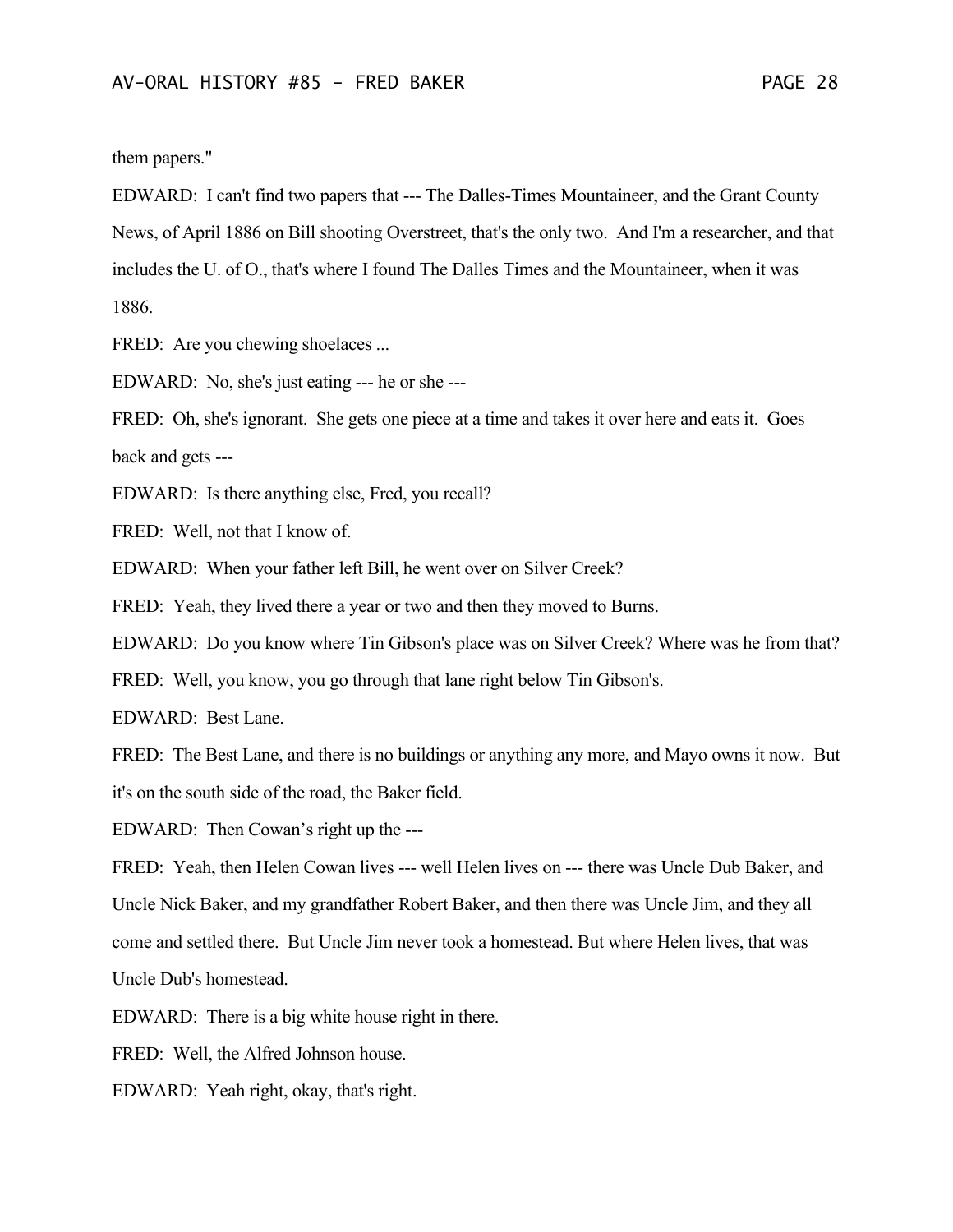FRED: Sit down Harve. This is ---

EDWARD: Ed Gray.

FRED: Ed Gray.

EDWARD: How you doing?

FRED: This is Harvey Hat.

EDWARD: Hi Harvey.

FRED: Set.

EDWARD: This weather --- We've got a problem here.

FRED: We're just peddling the shit.

EDWARD: Your father said in 1901 he had eight or nine thousand. Bill said he had around a thousand, and I think the reason he probably said that was for taxes.

FRED: It could be.

EDWARD: He ain't going to tell those guys how many horses he got. I agree with you, I don't think he really knew anyway.

FRED: Well, I doubt if Bill did. And I've been told, I couldn't say this for a fact, but I've been told right there at the first of the First World War that he had about 18,000. He sold a hell of a lot of horses to the army right there at the first.

EDWARD: Oh, oh, where did he sell those, do you know, what corral?

FRED: A lot of them went --- you mean where from over here?

EDWARD: What corral, yeah, did he sell them at?

FRED: Well, whichever they happened to have horses bunched at. Them buyers would come and look at them and buy them. Most of them would --- well they had to be driven out then, they didn't have trucks and railroads and things.

EDWARD: It could be Last Chance, it could have been Lost Creek, it could ---

FRED: Yeah, wherever they was a riding at that time, holding a bunch of horses.

EDWARD: We're talking about the weather; it's horrible.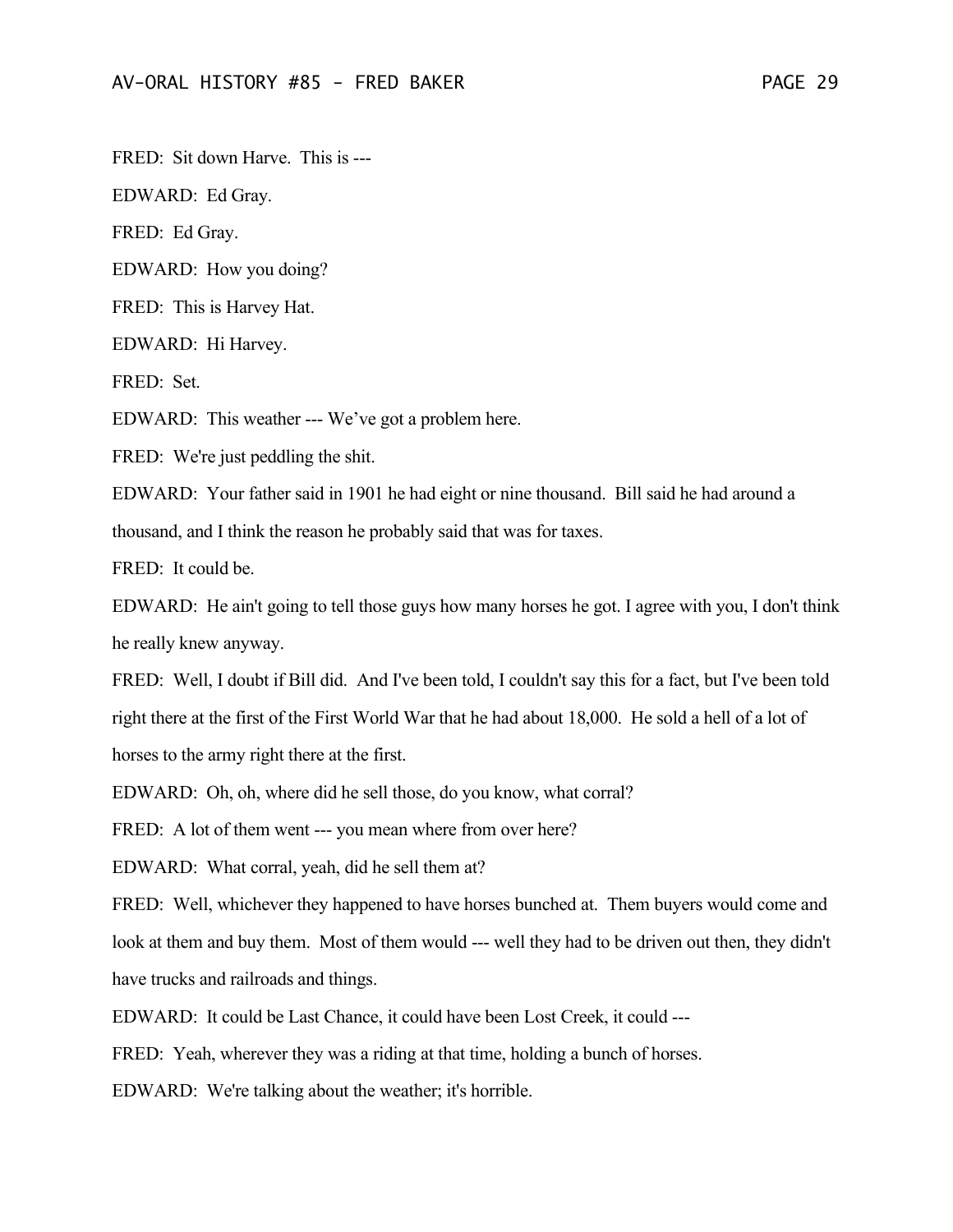FRED: How long a tape you got on that?

EDWARD: 90 minutes.

FRED: I was going to say ---

EDWARD: I was talking to Jess Gibson, two and a half hours.

FRED: Well, Jess peddled you a lot of shit, I'll bet.

EDWARD: He peddled me a lot of shit is right, quote, peddled me a lot of shit. But a lot of it was accurate too.

FRED: Yeah. Well, you haven't met Hazel Gibson, have you?

EDWARD: No.

FRED: She was Frank's wife. I can tell you where she lives. She was wanting --- well I don't know how much information she's got, but her folks was raised right over in that Suplee country. And she married Frank Gibson, that was Jess's brother.

EDWARD: Right, he's dead.

FRED: Yeah, he's dead.

EDWARD: His grave is at Silver Creek.

FRED: Yeah. And she lives, well just as you go through the Sand Hill, you know what they call the Sand Hill this side of Burns? Well, it would be the second house on your left there, that is the first one right on the edge of the hill, then just as you hit the flat.

EDWARD: Well, that's close to Hollie Schroders, isn't it?

FRED: Well Hollie lives up ---

EDWARD: Doesn't he live on the west side of Burns?

FRED: No, he lives on, yeah, on the west side of Burns. Well Hazel lives on the east side.

EDWARD: Oh, oh, I was thinking it was on the west side.

FRED: No, Hollie lives on out there, after you head up Sagehen.

EDWARD: Okay, I don't know then. I don't know where Hazel --- I've got so many people ---

FRED: I think it was a one room. I don't know if it was one or two, but he had a cabin there.